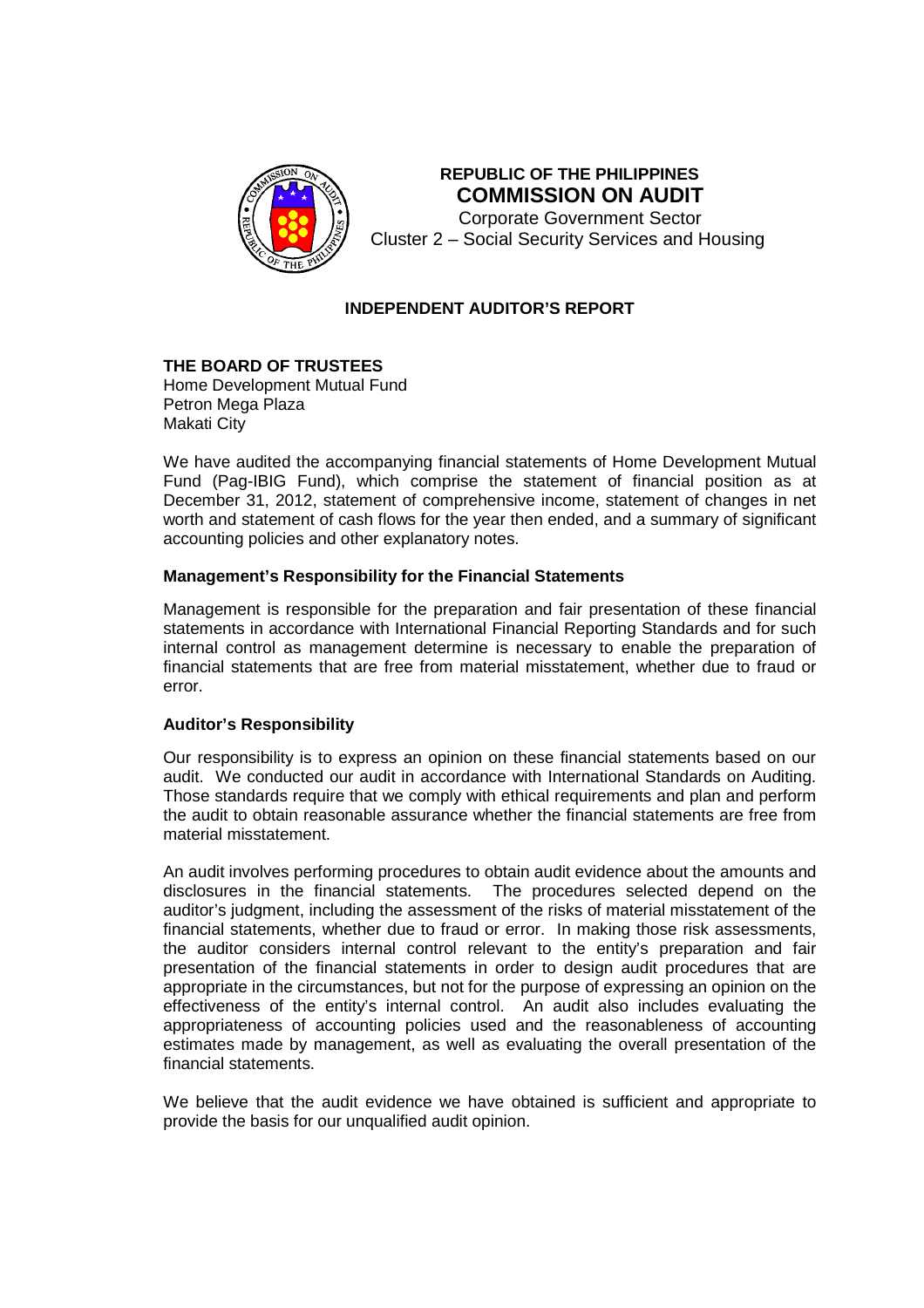#### **Unqualified Opinion**

In our opinion, the financial statements present fairly, in all material respects, the financial position of the Home Development Mutual Fund (Pag-IBIG Fund) as at December 31, 2012, and its financial performance and its cash flows for the year then ended in accordance with International Financial Reporting Standards.

#### **Emphasis of Matter**

We draw attention to Note No. 39 to the financial statements which disclosed that on November 22, 2012, the Board of Trustees approved the incremental provision for impairment loss at the amount of P10 billion which reduced the Total Assets and Retained Earnings of the Fund by the same amount. This brought the coverage of the allowance to 40 per cent for housing loans over one year past due and for Real and Other Properties Acquired (ROPA).

The provision for impairment loss of P10 billion was recorded as a prior years' adjustment charged to Retained Earnings.

**COMMISSION ON UDIT** 

**Atty. RESUR** State Auditor V Supervising Auditor

10 May 2013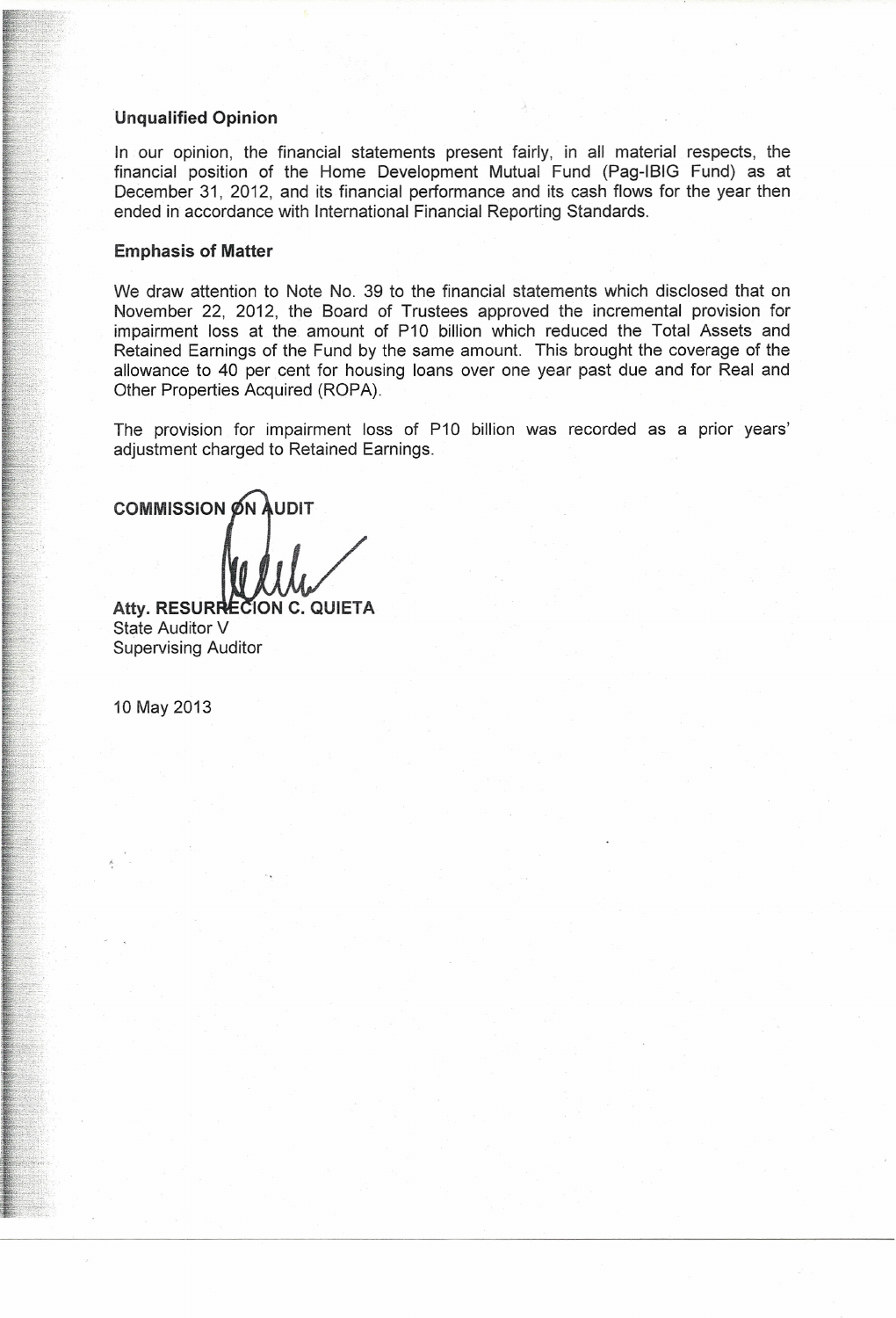

# **Pag-IBIG FUND** (HOME DEVELOPMENT MUTUAL FUND)

# STATEMENT OF MANAGEMENT'S RESPONSIBILITY **FOR FINANCIAL STATEMENTS**

The Management of the Pag-IBIG Fund is responsible for all information and representations on the consolidated financial statements as of December 31, 2012 and 2011. The financial statements have been prepared in conformity with accounting principles generally accepted in the Philippines, and reflect amounts that are based on the best estimates and informed judgment of Management with appropriate consideration to materiality.

In this regard, Management maintains a system of accounting and reporting which provides for the necessary internal controls to ensure that transactions are properly authorized and recorded, assets are safeguarded against unauthorized use or disposition, and liabilities are recognized.

.. ESPINAS Vice President Finance Group '

EMMA LINDA B. FARIA

Deputy Chief Executive Officer **Support Services Cluster** 

Online promaly

ATTY. DARLENE MARIE B. BERBERABE **Chief Executive Officer** 

> **CORPORATE HEADQUARTERS** Website: http://www.pagibigfund.gov.ph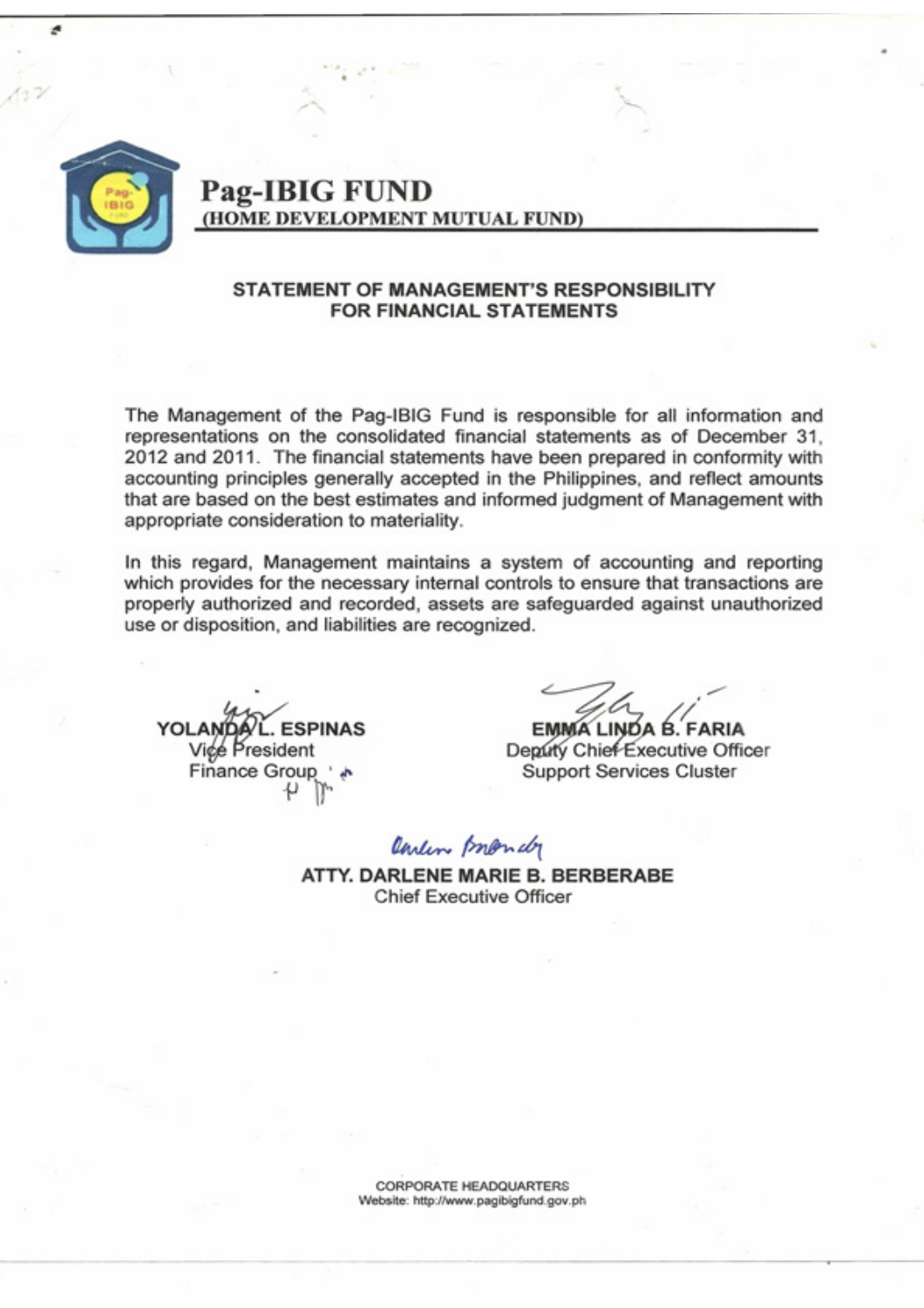#### **HOME DEVELOPMENT MUTUAL FUND STATEMENT OF FINANCIAL POSITION** December 31, 2012

(Amount in Philippine Peso)

|                                       | <b>Note</b> | 2012            | 2011               |
|---------------------------------------|-------------|-----------------|--------------------|
| <b>ASSETS</b>                         |             |                 |                    |
| <b>Current Assets</b>                 |             |                 |                    |
| Cash and cash equivalents             | 4           | 4,114,542,131   | 9,072,776,142      |
| Held for trading/Available for sale   | 5           | 5,706,789,980   | 1,583,631,421      |
| Loans and receivables-net             | 6           | 84,685,611,614  | 96,397,664,760     |
| Other current assets                  | 7           | 250,410,672     | 463,211,707        |
|                                       |             | 94,757,354,397  | 107,517,284,030    |
| <b>Non-current Assets</b>             |             |                 |                    |
| Available-for-sale investments        | 8           | 23,698,892,657  | 24,639,330,324     |
| Loans and receivables, net            | 9           | 183,691,356,736 | 165,428,670,106    |
| Investment properties                 | 10          | 10,392,686,491  | 5,775,472,213      |
| Property and equipment, net           | 11          | 1,110,981,404   | 1,186,217,437      |
| Intangible assets, net                | 12          | 171,677,218     | 218,468,511        |
| Other assets                          | 13          | 712,943,084     | 114,267,554        |
|                                       |             | 219,778,537,590 | 197,362,426,145    |
| TOTAL ASSETS                          |             | 314,535,891,987 | 304,879,710,175    |
| <b>LIABILITIES AND NET WORTH</b>      |             |                 |                    |
| <b>Current Liabilities</b>            |             |                 |                    |
| Current portion of members' equity    | 14          | 10,604,973,025  | 7,488,760,616      |
| Accounts payable and accrued expenses | 15          | 10,477,857,377  | 9,881,358,480      |
| Loans payable                         | 17          |                 | 5,000,000,000      |
| Bonds payable                         | 18          |                 | 2,000,000,000      |
| Other current liabilities             | 16          | 2,369,320,440   | 3,258,990,471      |
|                                       |             | 23,452,150,842  | 27,629,109,567     |
| <b>Non-current Liabilities</b>        |             |                 |                    |
| Loans payable                         | 17          | 5,000,000,000   | 5,000,000,000      |
| Bonds payable                         | 18          | 11,767,304,908  | 11,669,526,891     |
| Other non-current liabilities         | 19          | 18,449,197,953  | 19,455,347,220     |
|                                       |             | 35,216,502,861  | 36,124,874,111     |
| <b>TOTAL LIABILITIES</b>              |             | 58,668,653,703  | 63,753,983,678     |
| <b>NET WORTH</b>                      |             | 255,867,238,284 | 241, 125, 726, 497 |
| TOTAL LIABILITIES AND NET WORTH       |             | 314,535,891,987 | 304,879,710,175    |

The notes on pages 7 to 36 form part of these Financial Statements.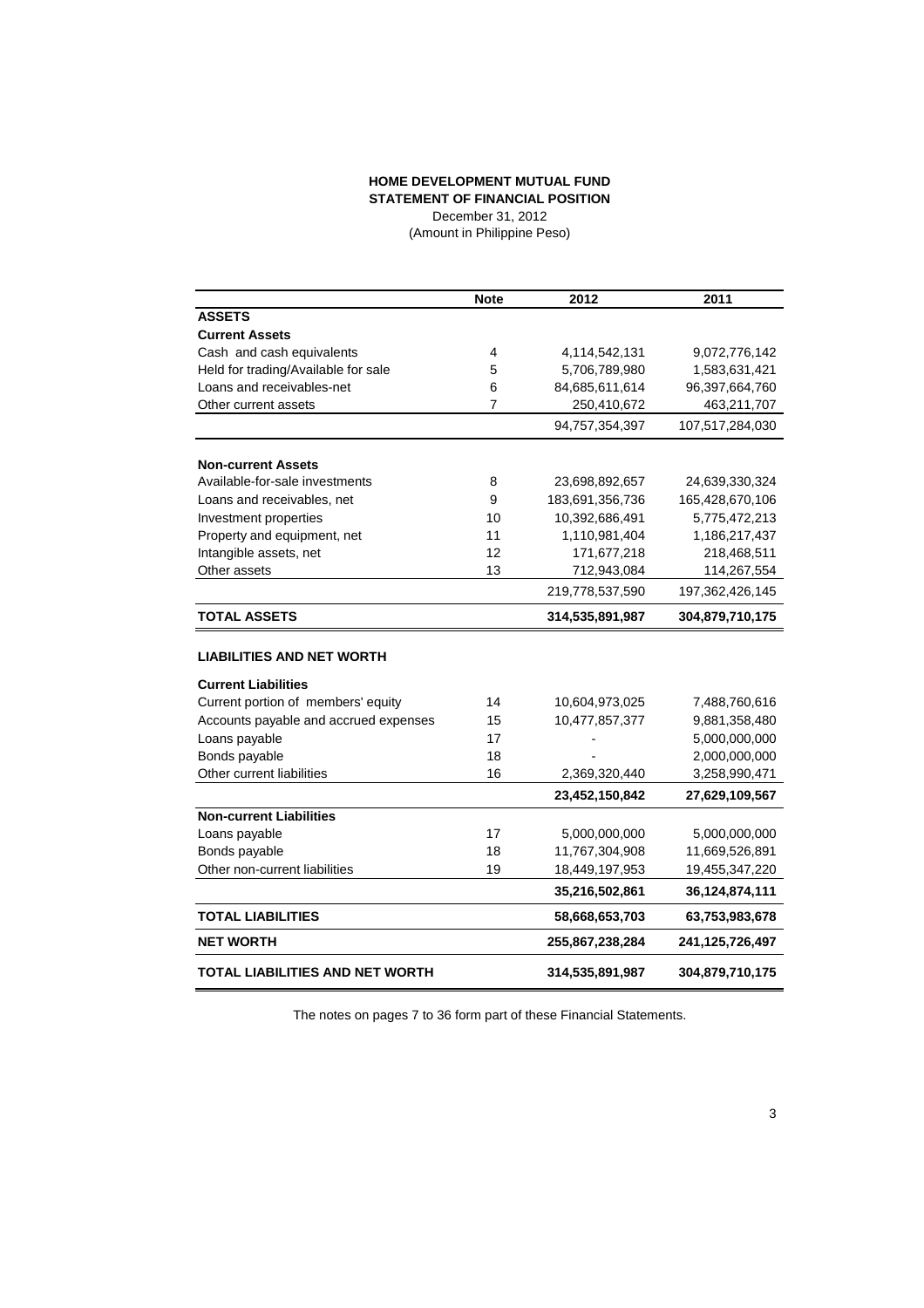#### **HOME DEVELOPMENT MUTUAL FUND STATEMENT OF COMPREHENSIVE INCOME** For the Year Ended December 31, 2012

(Amounts in Philippine Peso)

|                                                    | <b>Note</b> | 2012           | 2011           |
|----------------------------------------------------|-------------|----------------|----------------|
| <b>INTEREST INCOME</b>                             |             |                |                |
| Loans and receivables                              | 20          | 20,943,631,659 | 19,670,350,485 |
| Trading and investment securities                  | 21          | 1,869,699,825  | 1,604,634,622  |
| Deposits with banks and others                     | 22          | 123,468,630    | 158,665,779    |
|                                                    |             | 22,936,800,114 | 21,433,650,886 |
| <b>INTEREST EXPENSE</b>                            |             |                |                |
| Bonds payable                                      | 23          | 721,405,738    | 791,773,399    |
| Loans payable                                      | 23          | 288,998,738    | 551,401,064    |
|                                                    |             | 1,010,404,476  | 1,343,174,463  |
| <b>NET INTEREST INCOME</b>                         |             | 21,926,395,638 | 20,090,476,423 |
| <b>OTHER INCOME</b>                                |             |                |                |
| Service fees                                       | 24          | 1,786,933,677  | 1,575,003,895  |
| Trading and investment securities gains -net       | 25          | 159, 137, 562  | 1,211,914,070  |
| Foreign exchange gains - net                       | 26          |                | 10,791,591     |
| Miscellaneous                                      | 27          | 370,013,578    | 565,646,098    |
|                                                    |             | 2,316,084,817  | 3,363,355,654  |
| <b>TOTAL OPERATING INCOME</b>                      |             | 24,242,480,455 | 23,453,832,077 |
| <b>OTHER EXPENSES</b>                              |             |                |                |
| Provision for impairment and other losses          | 29          | 4,302,928,323  | 5,912,652,981  |
| Compensation and fringe benefits                   | 28          | 3,371,335,098  | 2,726,981,449  |
| Occupancy and equipment-related costs              | 31          | 530,361,115    | 440,110,184    |
| Foreign exchange loss - net                        | 26          | 249,147,771    |                |
| Depreciation and amortization                      | 29          | 236,583,181    | 393,909,620    |
| Foreclosure and acquired asset management costs    | 30          | 233,810,079    | 144,441,090    |
| Miscellaneous                                      | 32          | 2,067,464,424  | 1,876,507,274  |
| <b>TOTAL OPERATING EXPENSES</b>                    |             | 10,991,629,991 | 11,494,602,598 |
| <b>NET INCOME FOR THE YEAR</b>                     |             | 13,250,850,464 | 11,959,229,479 |
| <b>OTHER COMPREHENSIVE INCOME GAIN/(LOSS)</b>      |             |                |                |
| Available-for-sale investments - equity securities |             | 5,038,497      | (1,923,433)    |
| TOTAL COMPREHENSIVE INCOME FOR THE YEAR            |             | 13,255,888,961 | 11,957,306,046 |

The Notes on pages 7 to 36 form part of these Financial Statements.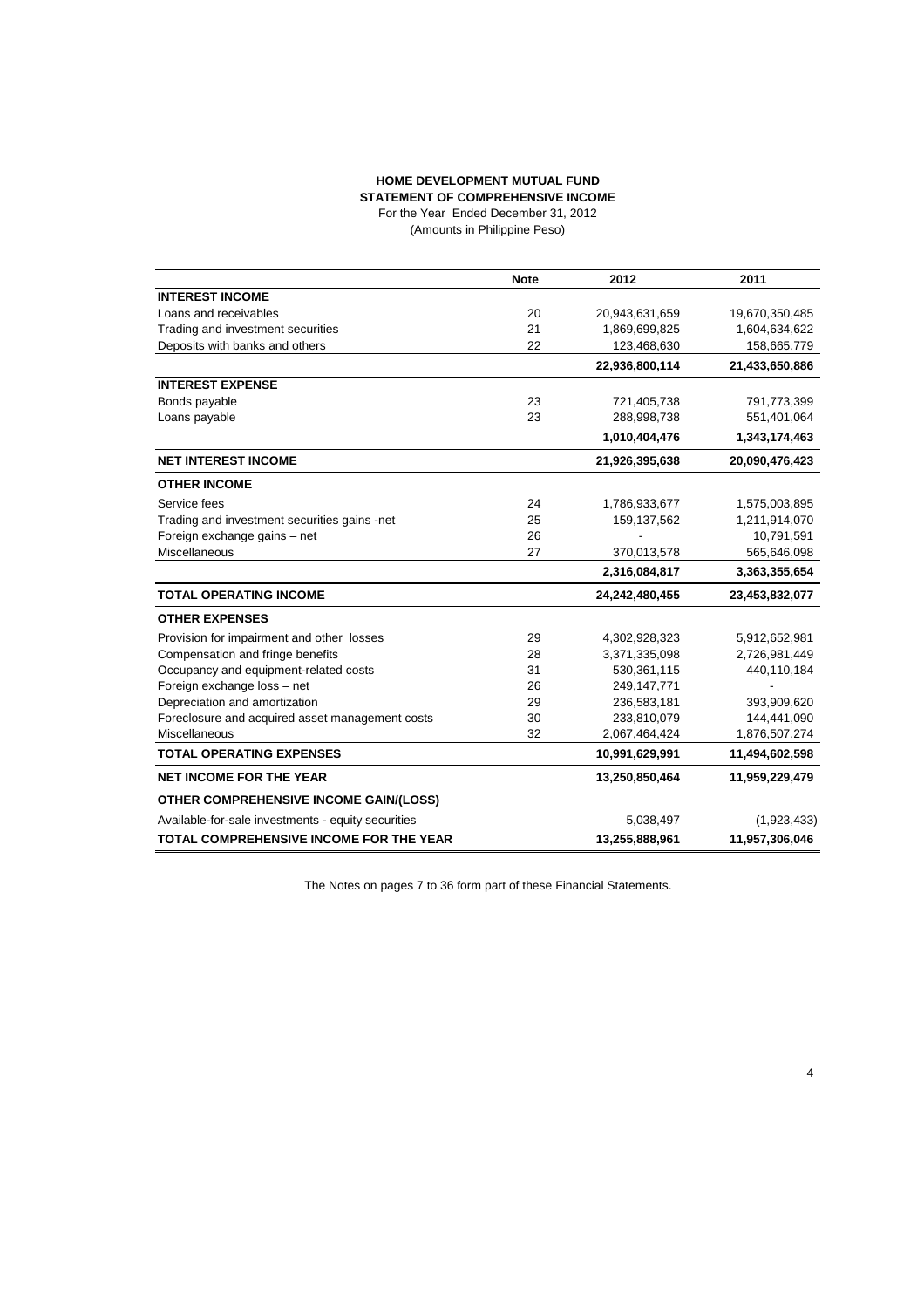#### **HOME DEVELOPMENT MUTUAL FUND STATEMENT OF CHANGES IN NET WORTH**For the Year Ended December 31, 2012 (Amount in Philippine Peso)

|                                                            | <b>Members' Equity</b> | Reserve for<br><b>Losses</b> | <b>Donated</b><br><b>Surplus</b> | <b>Retained Earnings</b> | <b>Total Net Worth</b> |
|------------------------------------------------------------|------------------------|------------------------------|----------------------------------|--------------------------|------------------------|
| Note                                                       | (33)                   | (34)                         | (35)                             | (36,37,38,30)            |                        |
| January 1, 2011                                            | 187,723,639,123        | 160,437,792                  | 250,890                          | 29,206,046,480           | 217,090,374,285        |
| Collections                                                | 21,908,450,488         |                              |                                  |                          | 21,908,450,488         |
| <b>Dividends</b>                                           | 7,882,129,926          |                              |                                  | (7,882,129,926)          |                        |
| Comprehensive income                                       |                        |                              |                                  | 11,957,306,046           | 11,957,306,046         |
| Net movement of HFC/dormant accounts/                      |                        |                              |                                  |                          |                        |
| prior years' correction of errors                          |                        | 1,141,293                    |                                  | 102,781                  | 1,244,074              |
| Provident claims/ TAV offsetting                           | (9,315,707,866)        |                              |                                  |                          | (9,315,707,866)        |
| Projected 20-year maturing TAVs                            |                        |                              |                                  |                          |                        |
| reclassified to accounts payable-members                   | (515, 940, 530)        |                              |                                  |                          | (515, 940, 530)        |
| December 31, 2011                                          | 207,682,571,141        | 161,579,085                  | 250,890                          | 33,281,325,381           | 241,125,726,497        |
|                                                            |                        |                              |                                  |                          |                        |
| January 1, 2012                                            | 207,682,571,141        | 161,579,085                  | 250,890                          | 33,281,325,381           | 241,125,726,497        |
| Collections                                                | 24,749,186,365         |                              |                                  |                          | 24,749,186,365         |
| <b>Dividends</b>                                           | 8,491,052,930          |                              |                                  | (8,491,052,930)          |                        |
| Comprehensive income                                       |                        |                              |                                  | 13,255,888,961           | 13,255,888,961         |
| Net movement of HFC/dormant accounts                       |                        |                              |                                  |                          |                        |
| prior years' correction of errors                          |                        | 1,832,418                    |                                  | 31,782,673               | 33,615,091             |
| Prior years' adjustments                                   |                        |                              |                                  | (10,000,000,000)         | (10,000,000,000)       |
| MC-Unallocated dividends reclassified to Retained Earnings | (7,223,295,629)        |                              |                                  | 7,223,295,629            |                        |
| Reserve for future claims                                  |                        |                              |                                  | 604,054,538              | 604,054,538            |
| Provident claims/ TAV offsetting                           | (10, 702, 766, 849)    |                              |                                  |                          | (10, 702, 766, 849)    |
| Projected 20-year maturing TAVs                            |                        |                              |                                  |                          |                        |
| reclassified to Accounts Payable-Members                   | (3, 198, 466, 319)     |                              |                                  |                          | (3, 198, 466, 319)     |
| December 31, 2012                                          | 219,798,281,639        | 163,411,503                  | 250,890                          | 35,905,294,252           | 255,867,238,284        |

The Notes on pages 7 to 36 form part of these Financial Statements.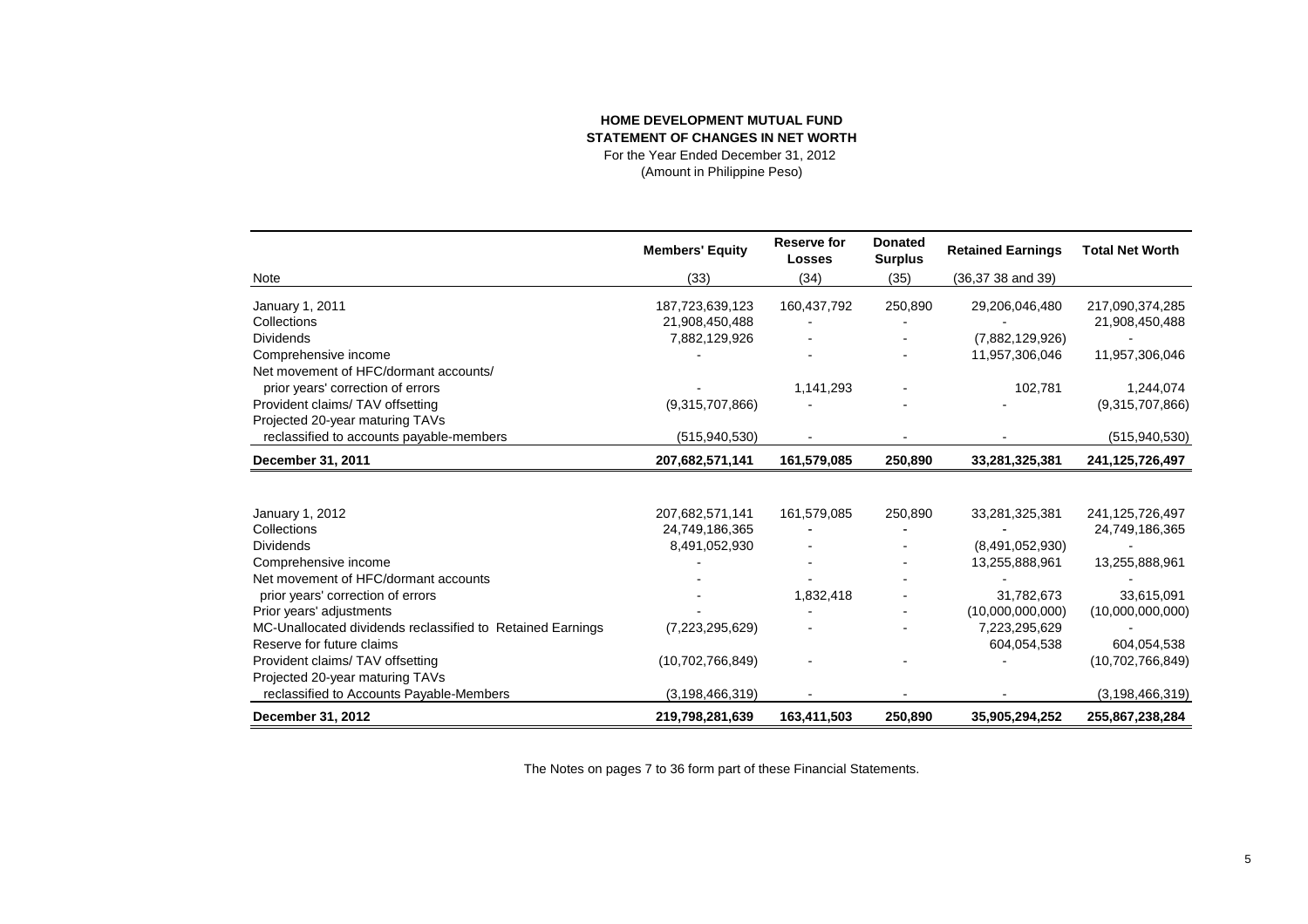#### **HOME DEVELOPMENT MUTUAL FUND STATEMENT OF CASH FLOWS**

 For the Year Ended December 31, 2012 (Amount in Philippine Pesos)

|                                                                | <b>Note</b> | 2012                 | 2011                 |
|----------------------------------------------------------------|-------------|----------------------|----------------------|
| <b>CASH FLOWS FROM OPERATING ACTIVITIES</b>                    |             |                      |                      |
| Loan repayment - short-term loans                              |             | 49,281,090,196       | 25,590,457,449       |
| Loan repayment - end user loans                                |             | 26,697,662,789       | 23,708,845,822       |
| Loan repayment - institutional loans                           |             | 1,300,235,343        | 1,413,160,924        |
| Cash receipts from customers and employees                     |             | 1,142,516,860        | 1,150,438,339        |
| Loan releases - short-term loans                               |             | (51, 385, 517, 019)  | (25, 291, 561, 140)  |
| Loan releases - end user loans                                 |             | (29, 978, 548, 118)  | (27, 465, 712, 863)  |
| Cash paid to suppliers and employees                           |             | (8, 172, 629, 237)   | (7,813,449,740)      |
| Interest paid                                                  |             | (1,068,341,658)      | (1,344,553,500)      |
| Loan releases - institutional loans                            |             | (601, 811, 243)      | (76, 358, 137)       |
| Net cash used in operating activities                          |             | (12,785,342,087)     | (10, 128, 732, 846)  |
|                                                                |             |                      |                      |
| <b>CASH FLOWS FROM INVESTING ACTIVITIES</b>                    |             |                      |                      |
| Proceeds from sale of available-for-sale investments           |             | 198,812,162,471      | 194,433,770,679      |
| Proceeds from disposal of investment property                  |             | 169,144,286          | 141,902,860          |
| Proceeds from redemptions                                      |             | 59,933,725           | 30,740,177           |
| Proceeds from disposal of property and equipment               |             | 241,990              | 994,170              |
| Dividends received                                             |             | 190,200              | 1,367,572            |
| Acquisition/rollover of available-for-sale investments         |             | (202, 613, 859, 132) | (197, 181, 031, 136) |
| Acquisition of property and equipment                          |             | (60, 516, 500)       | (125, 853, 587)      |
| Acquisition of intangible assets                               |             | (6,006,803)          | $\overline{a}$       |
| Net cash used in investing activities                          |             | (3,638,709,763)      | (2,698,109,265)      |
| <b>CASH FLOWS FROM FINANCING ACTIVITIES</b>                    |             |                      |                      |
| Proceeds from members' contributions                           |             |                      | 22,201,945,918       |
| Proceeds from long - term borrowings                           |             | 24,308,040,401       | 5,000,000,000        |
| Repayment of long - term borrowings                            |             | (7,000,000,000)      | (5,739,484,368)      |
| Provident benefit claims                                       |             | (5,833,843,370)      | (5,292,908,208)      |
| Net cash used in financing activities                          |             | 11,474,197,031       | 16,169,553,342       |
|                                                                |             |                      |                      |
| NET INCREASE (DECREASE) IN CASH AND CASH<br><b>EQUIVALENTS</b> |             |                      |                      |
|                                                                |             | (4,949,854,819)      | 3,342,711,231        |
| Effects of exchange rate changes on the balance of cash        |             |                      |                      |
| held in foreign currencies                                     |             | (8,379,192)          |                      |
| CASH AND CASH EQUIVALENTS AT BEGINNING OF                      |             |                      |                      |
| <b>YEAR</b>                                                    |             | 9,072,776,142        | 5,730,064,911        |
| <b>CASH AND CASH EQUIVALENTS AT END OF YEAR</b>                | 4           | 4,114,542,131        | 9,072,776,142        |

The Notes on pages 7 to 36 form part of these Financial Statements.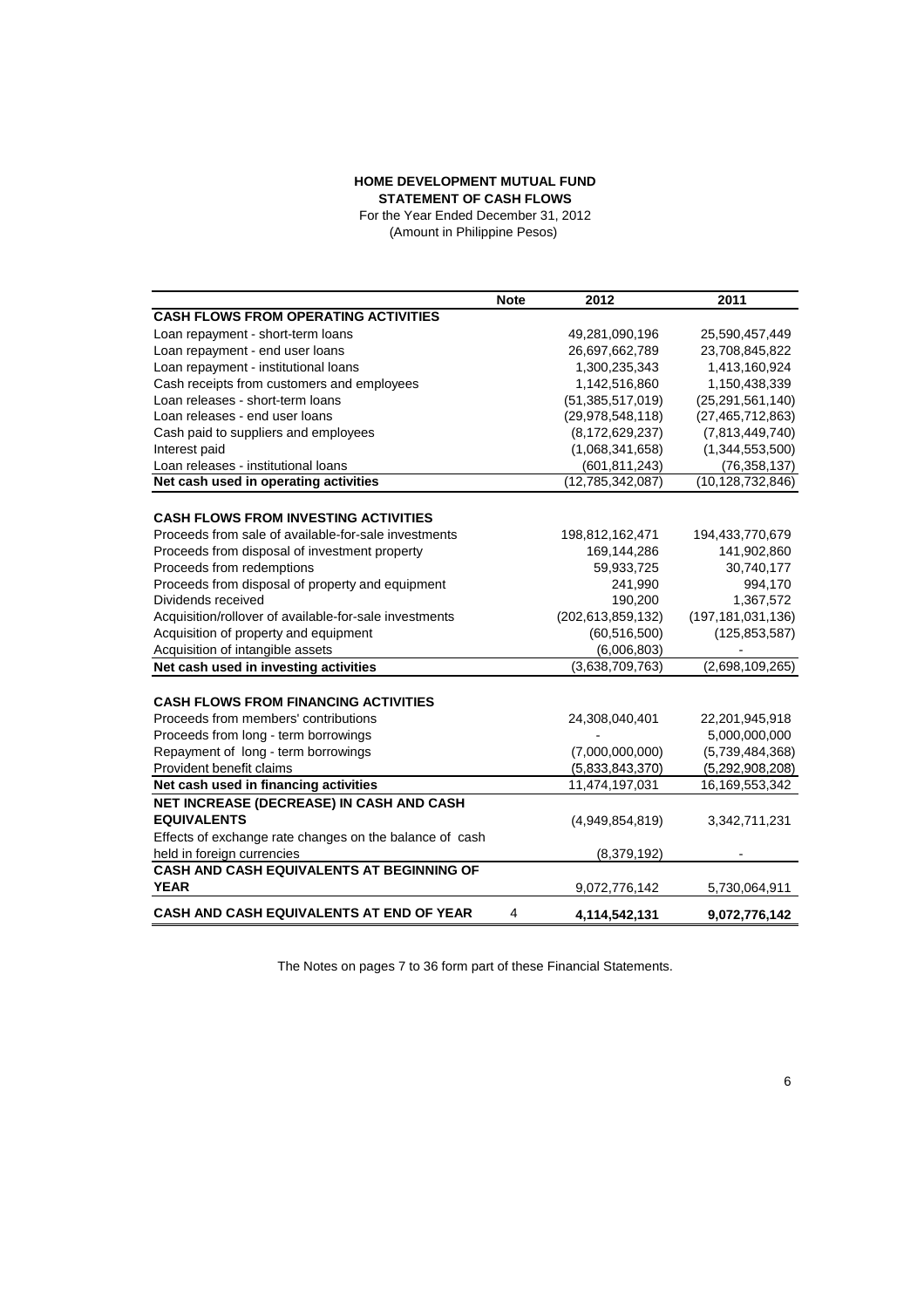#### **HOME DEVELOPMENT MUTUAL FUND NOTES TO FINANCIAL STATEMENTS (All amounts in Philippine Peso unless otherwise stated)**

### **1. CORPORATE INFORMATION**

The Home Development Mutual Fund (HDMF), also known as the Pag-IBIG Fund, or the Fund, was created on June 11, 1978 by virtue of Presidential Decree No. 1530 to address two of the country's basic needs: generation of savings and provision of shelter for the Filipino workers.

Under this decree, two agencies administered Pag-IBIG Fund namely: (a) Social Security System (SSS) for the funds from private employees and (b) Government Service Insurance System (GSIS) for the funds from government workers. To meet the urgent need to consolidate all long-term, low-interest housing funds under the administration of a single agency to support the National Shelter Program of the then Ministry of Human Settlements, Executive Order No. 527 was issued on March 1, 1979, transferring the administration of Pag-IBIG Fund to National Home Mortgage Finance Corporation (NHMFC). As such, NHMFC took care of the administration, custody, disposal and utilization of the funds, including the authority to promulgate implementing rules and regulations pertaining to the aforesaid functions. On June 4, 1979, Executive Order No. 538 was issued merging the two funds into what is now known as Pag-IBIG Fund, which stands for Pagtutulungan sa Kinabukasan: Ikaw, Bangko, Industriya at Gobyerno. It remained under the administration of the NHMFC until Presidential Decree No. 1530 was amended by PD 1752 on December 14, 1980, making it an independent corporation with its own Board of Trustees.

Shortly after the administration of President Corazon C. Aquino came to power, Pag-IBIG contributions were suspended from May to July 1986. However, on August 1, 1986, former President Aquino issued Executive Order No. 35 directing the resumption of mandatory Pag-IBIG membership under more liberal terms. Contribution rate was reduced from three per cent to one per cent of fund salary for employees earning over P1,500. Employer share was cut from three per cent to a fixed rate of two per cent while the maximum fund salary was raised from P3,000 to P5,000.

January 1, 1987 marked the return of Pag-IBIG membership to a voluntary program under Executive Order No. 90. The next eight years witnessed the growth of Pag-IBIG Fund as a voluntary fund. On June 17, 1994, then President Fidel V. Ramos signed Republic Act 7742, which reverted Pag-IBIG membership to mandatory effective January 1, 1995.

On July 21, 2009, then President Gloria Macapagal-Arroyo signed into law Republic Act 9679, otherwise known as the "Home Development Mutual Fund Law of 2009". The new law and its Implementing Rules and Regulations (IRR) took effect on August 27, 2009 and November 3, 2009, respectively. It effectively repealed Presidential Decree Nos. 1530, 1752; and Executive Order Nos. 35 and 90. Its landmark provisions are those expanding the mandatory coverage of the Pag-IBIG Fund to include all employees compulsorily covered by the SSS and GSIS as well as Filipinos employed by foreign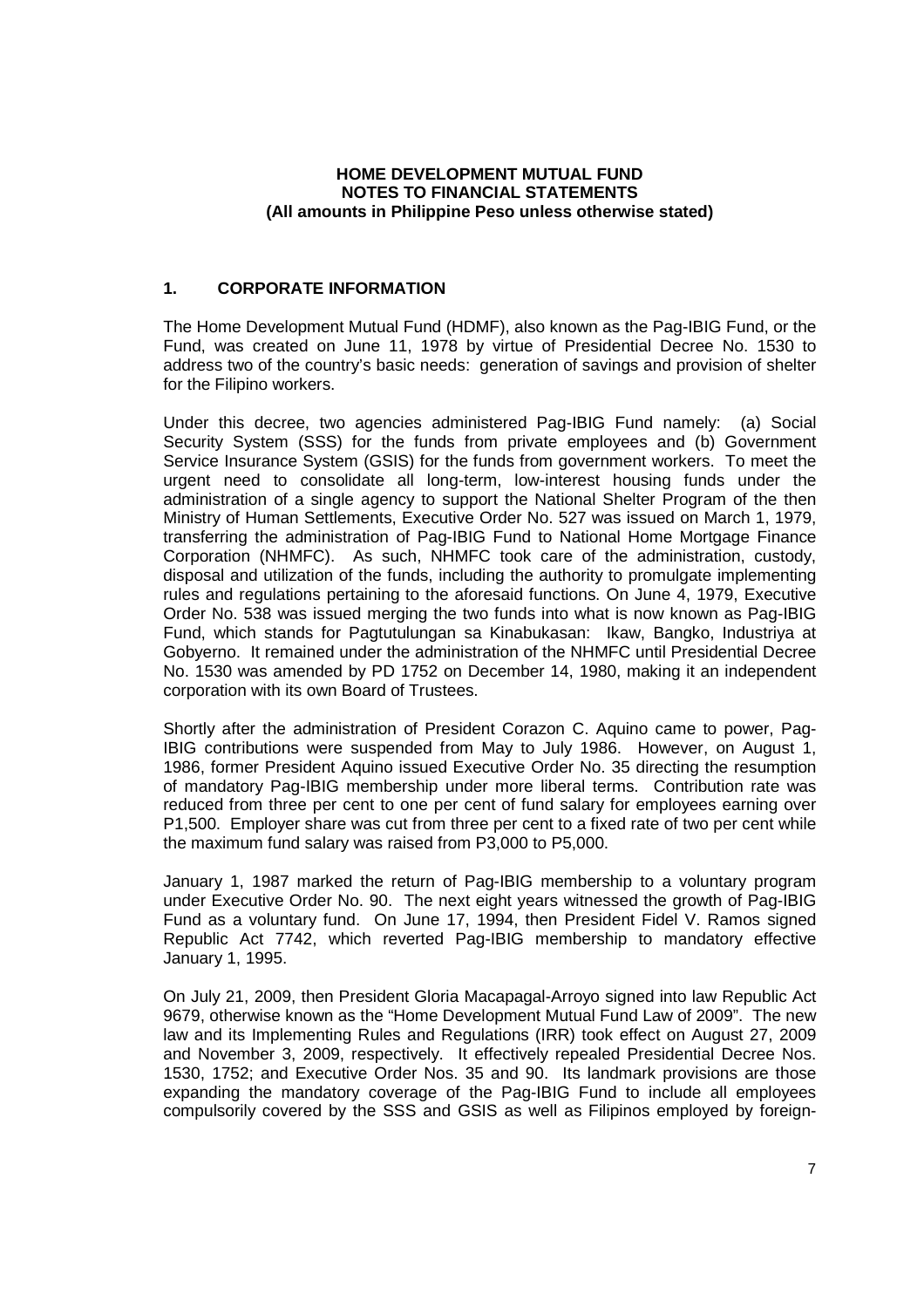based employer; exempting Pag-IBIG Fund employees from the coverage of the Salary Standardization Law; and restoration of tax exemption privileges.

Through the years, Pag-IBIG Fund has become the prime government financial institution tasked to continually perform two of the nation's basic concerns: generation of savings and provision of access to home financing to the workers. As such, it mobilizes an efficient, dynamic, regular and integrated nationwide savings system and at the same time enables low and middle-income families to realize their dream of having decent shelter.

The Corporate Headquarters is located at the Petron Mega Plaza Building, 358 Senator Gil J. Puyat Avenue, Makati City.

# **2. SUMMARY OF SIGNIFICANT ACCOUNTING POLICIES**

#### 2.1 Basis of financial statements preparation

The accompanying financial statements have been prepared based on historical cost except for financial assets and financial liabilities expressed at fair value through profit and loss (FVPL), and investments available-for-sale (AFS) likewise measured at fair value.

The combined financial statements are presented in Philippine peso, and all values are rounded to the nearest peso except when otherwise indicated.

#### 2.2 Statement of compliance

The financial statements have been prepared in accordance with International Financial Reporting Standards (IFRS), where practicable.

#### 2.3 Basis of consolidation

The combined financial statements include the transactions of the Corporate Headquarters, and 40 branches in Luzon, Visayas, Mindanao and the National Capital Region.

The financial statements are prepared applying consistent accounting policies for like transactions and other events in similar circumstances. All inter-branch transactions and balances have been eliminated in the consolidation.

#### 2.4 Accounting judgments and estimates

In the process of applying the Fund's accounting policies, management exercised judgment and estimates in determining the amounts recognized in the financial statements, with the most significant as follows: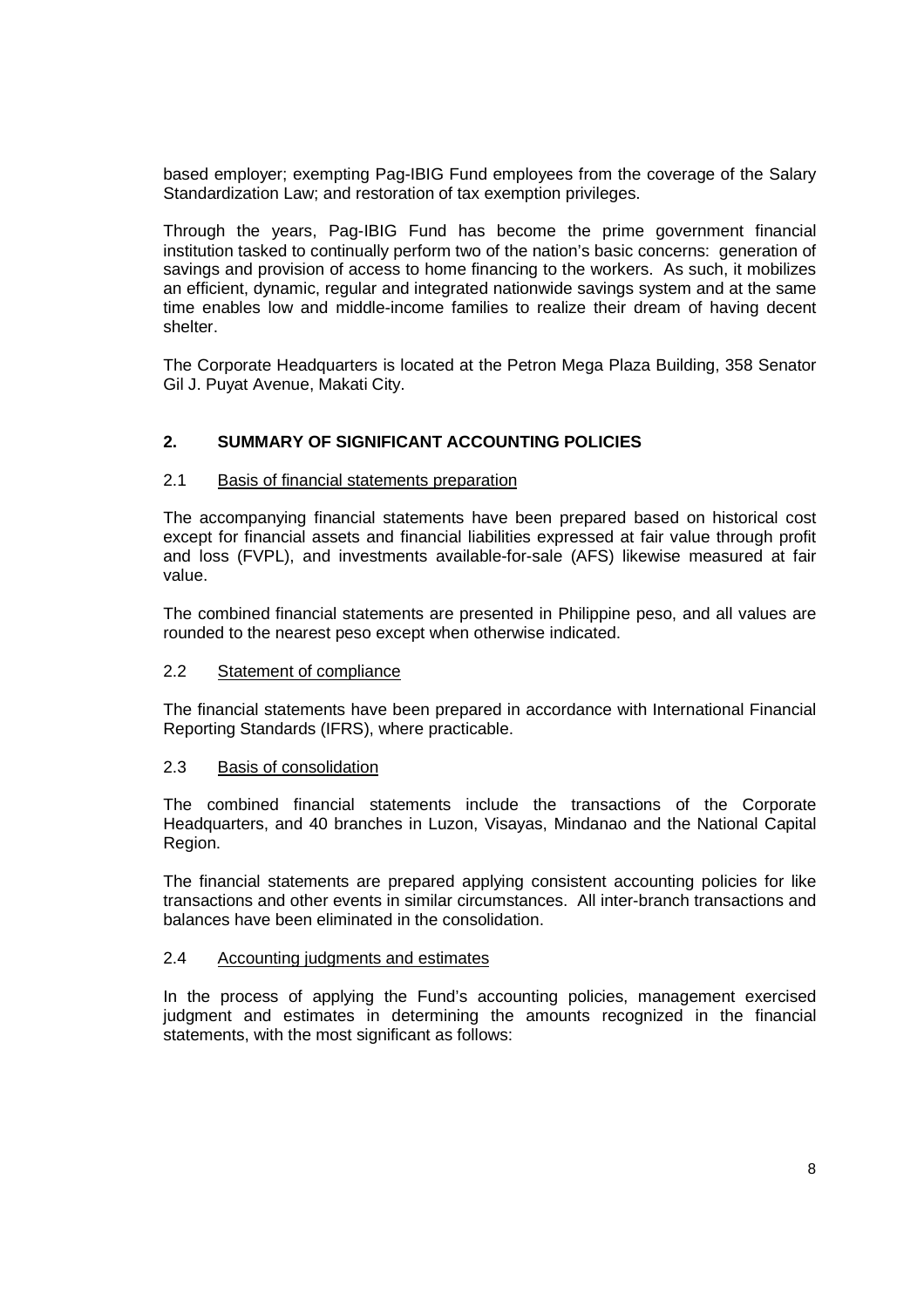#### a. Impairment losses on loans and receivables

The Fund reviews its loans and receivables semi-annually to assess whether an impairment loss should be recognized in the income statement. In particular, judgment is required in the estimation of the amount and timing of future cash flows when determining the impairment loss. In estimating these cash flows, the Fund makes judgments about the receivables' payment status. Loans and Receivables are assessed collectively to determine whether provision should be made due to incurred loss events for which there is objective evidence but whose effects are not yet evident.

Unquoted Debt Instruments Classified as Loans (UDSCL) is assessed individually to determine any objective evidence that an impairment loss has been incurred. The amount of the loss is measured as the difference between the asset's carrying amount and the present value of the estimated future cash flows (excluding future credit losses that have not been incurred). The present value of the estimated future cash flows is discounted at the financial asset's original effective interest rate.

### b. Impairment of available-for-sale investments

Equity investments classified as AFS investments would include a significant or prolonged decline in the fair value of the investments below its cost. Where there is evidence of impairment, the cumulative loss - measured as the difference between the acquisition cost and the current fair value, less any impairment loss on that financial asset previously recognized in the statement of income - is removed from equity and recognized in the statement of income. Impairment losses on equity investments are not reversed through the statement of income. Increases in fair value after impairment are recognized directly in equity.

#### c. IAS 39: Financial Instruments: Recognition and Measurement

Investment accounts are classified in accordance with IFRS categorization, i.e. (a) Held for Trading (b) Available for Sale Investments, and (c) Loans and Receivables.

However, adjustments pertaining to their valuation factored by the shift in amortization of premiums/discounts from straight line to effective interest rate have not been effected except for mark to market valuation and impairment of debt and equity securities.

Loans and receivables are non-derivative financial assets with fixed or determinable payments that are not quoted in an active market. They arise when the Fund provides money, goods or services directly to a debtor with no intention of trading the receivable. Such assets are carried at amortized cost using the effective interest method less any impairment in value. Interest earned on such loans and receivables is reported as interest income.

Where the transaction price in a non-active market is different from the fair value from other observable current market transactions in the same instrument or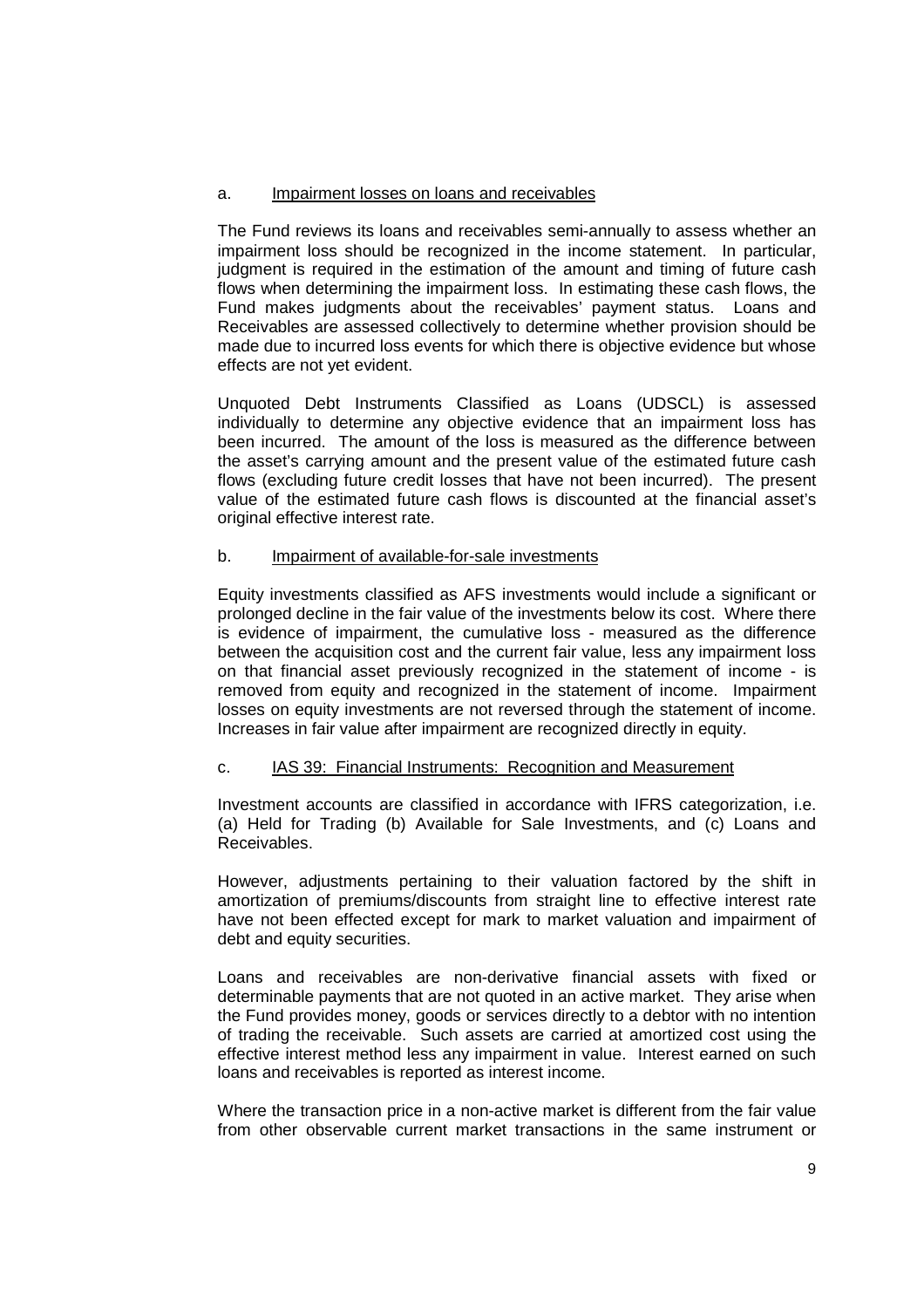based on a valuation technique whose variables include only data from observable market, the Fund considered its interest rates as the market rates for housing loans as they are mandated by the government. Hence, the difference between the transaction price and fair value ("Day 1" difference) is not recognized in the Statement of Comprehensive Income.

#### d. Impairment of financial assets

Provision for impairment losses on Mortgage/Sales Contracts Receivables (MCR/SCR) and Wholesale Loans (WL) using the Expected Loss Model of Basel II is being adopted. With the issuance of the Non-Performing Assets Resolution Program (NPARP), provision of additional impairment allowance is necessary to ensure that adequate loan loss reserves are set up and maintained at a level sufficient to cover risks and absorb the losses incurred on the loan portfolio and other risky assets.

# **3. SIGNIFICANT ACCOUNTING POLICIES**

# 3.1 Cash and Cash Equivalents

Cash includes cash on hand and in banks, both foreign and local. Cash equivalents also include highly liquid investments acquired three months or less before maturity and subject to insignificant risk of change in value resulting from change in interest rates.

#### 3.2 Receivables

Receivables are carried at book value minus provision for impairment, if any. They are classified into current and non-current.

Current portion refers to the aggregate principal amortizations due for the entire year succeeding the reporting year, zero to three months in arrears.

#### 3.3 Held for Trading and Available-for-sale Investments

Held for Trading Investments (HFT) include Bonds and Other Debt Instruments such as Treasury Notes/Bonds and Philippine Dollar Denominated Bonds (ROPs) issued by the Bureau of the Treasury and the Republic of the Philippines are purchased with the intention of generating profit within a short period of not more than 90 days.

Available for Sale Investments (AFS) are those not classified as either Held to Maturity (HTM), Held for Trading (HFT) or Loans and Receivable (L&R). They include equities (quoted and unquoted) and debt instruments, which are not intended for trading in the short-term period of not more than 90 days but may be sold in response to liquidity requirements or changes in market conditions. Recorded under this category are Treasury Notes/Bonds and Philippine Dollar Denominated Bonds (ROPs) issued by the Bureau of the Treasury and Republic of the Philippines, Government Banks and Philippine Corporations.

Investment in Bonds and Other Debt Instruments are carried at cost. Cost of Bonds and Other Debt Instruments sold are accounted for using specific identification method.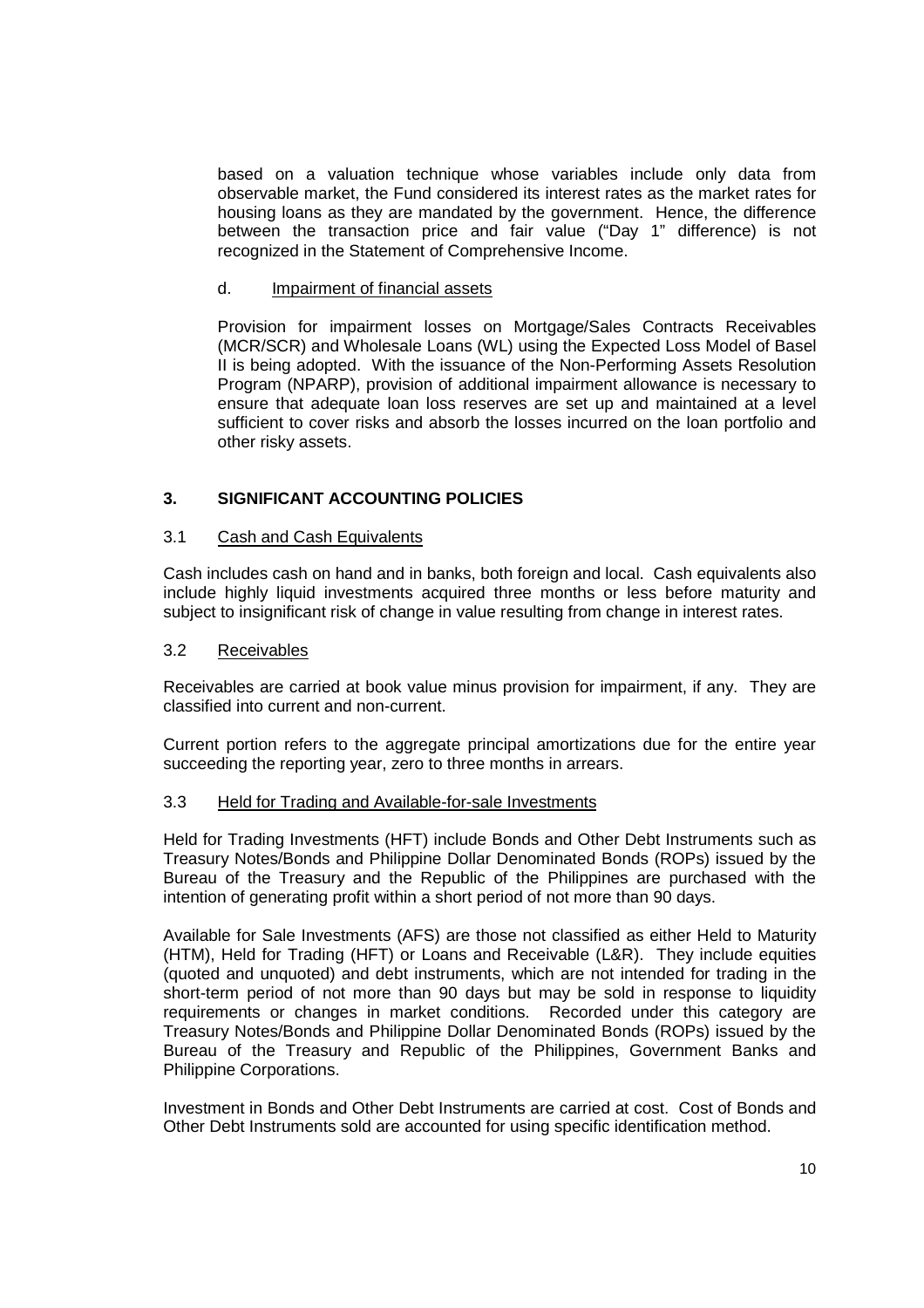Investment in stocks includes shares of stocks of companies listed in the Philippine Stock Exchange (PSE), which are carried at the lower of cost or market value. The market value of the stocks are computed every end of the month. If the market value is less than the cost, the difference is treated as Temporary Decline in the Market Value of Non-Current Equity Securities and is presented as reduction on the Statement of Comprehensive Income.

Cost of stocks sold is computed using the weighted average cost method.

#### 3.4 Inventories

Inventories are carried at cost and accounted for using the First In First Out (FIFO) method. Tangible assets with serviceable life of more than one year but small enough to be considered as Property and Equipment, and items eventually treated as expense upon issuance are also included in this account.

#### 3.5 Property and Equipment (PE)

In compliance with the provisions of Commission on Audit (COA) Circular Nos. 2003- 007, 2004-003 and 2005-002 dated December 11, 2003, October 4, 2004 and April 14, 2005, respectively, Accounting Memorandum Order No. 2006-012 and 2008-03 were issued pertaining to the accounting of PE as follows:

PE is carried at cost less accumulated depreciation and amortization. Land is carried at cost.

The initial cost of the asset includes its purchase price and any incidental costs necessary in bringing the asset to working condition and location for its intended use.

Property under fabrication is stated at cost, which covers cost of construction and other direct costs, lodged to the Unused Materials Charged to Capital Outlay account. It is subsequently booked as PE upon completion of construction. The asset is not depreciated until such time it is completed and substantially available for its intended use.

Major repairs and improvements, renewals, and betterment, which extend the useful life of the PE, are recognized in the carrying amount of the property and depreciated accordingly. All other costs of repairs and maintenance are charged to operations as incurred.

Depreciation and amortization are calculated on straight-line basis over the estimated and/or remaining useful life of the asset.

Residual value of PE is set at ten per cent of the acquisition cost.

When an item of PE is sold or retired, its cost and accumulated depreciation and amortization are dropped from the books and any gain or loss resulting from the disposal is reported in the statement of comprehensive income.

Penalty for late delivery of PE purchased is accounted for as a reduction from the cost of PE.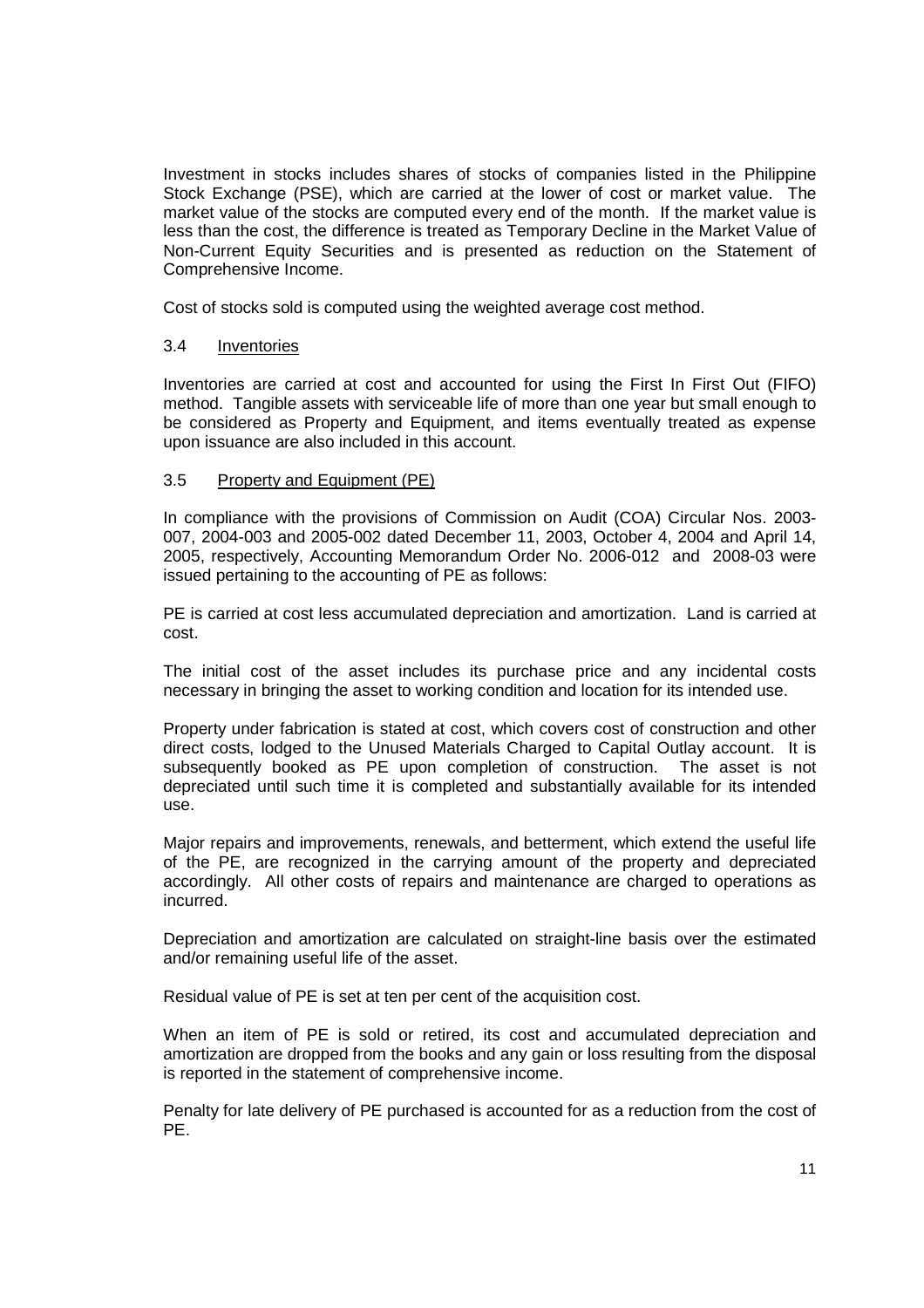# 3.6 IAS 38: Intangibles

Information Technology Software costs are capitalized on the basis of the cost incurred to acquire and bring to use the specific software. These costs, net of residual value, are amortized on a straight-line basis. Costs associated with maintaining the computer software program is recognized as expense when incurred.

# 3.7 IAS 40: Investment Property

Real and Other Properties Acquired, consisting of collaterals of cancelled Contract to Sell (CTS) and foreclosed properties with registered Certificate of Sale, though still under the redemption period, as well as those with titles already consolidated in favor of the Fund, are classified as Investment Properties and presented net of Allowance for Impairment Losses. Such allowance pertains to the difference between their carrying value and the amount recoverable from their disposal, which stood at P6.727 billion as of December 31, 2012.

# 3.8 Interest income recognition

Interest income on housing loans is recognized on accrual basis at month end. Interest on calamity loans under HDMF Circular No. 322 and multi- purpose loan under HDMF Circular 323 being piloted at Imus Branch are computed on a daily basis but recorded at month end. Recording of accrual stops once an account is over three months past due. Interest on existing multi-purpose loan covered by HDMF Circular 56-H is capitalized and recognized as income upon monthly amortization.

# 3.9 Foreign currency transactions

Foreign currency transactions are recorded based on the exchange rate on the date of transaction. Exchange rate difference arising from the settlement of monetary items or from reporting of foreign currency monetary items at rates other than the rate applied in recording the transaction or the rate adopted in previous financial statements are reported in the statement of comprehensive income.

Foreign currency transactions in US Dollar-denominated currency shall initially be translated into the functional currency using the spot exchange rate between the foreign currency and the functional currency on the date of the transaction.

However, all foreign currencies other than the US Dollar shall be translated to US Dollar currency first, using the exchange rates published by the Bangko Sentral ng Pilipinas (BSP), before translating the same to Philippine Peso using the exchange rate published by the Philippine Dealing and Exchange Corporation (PDEx).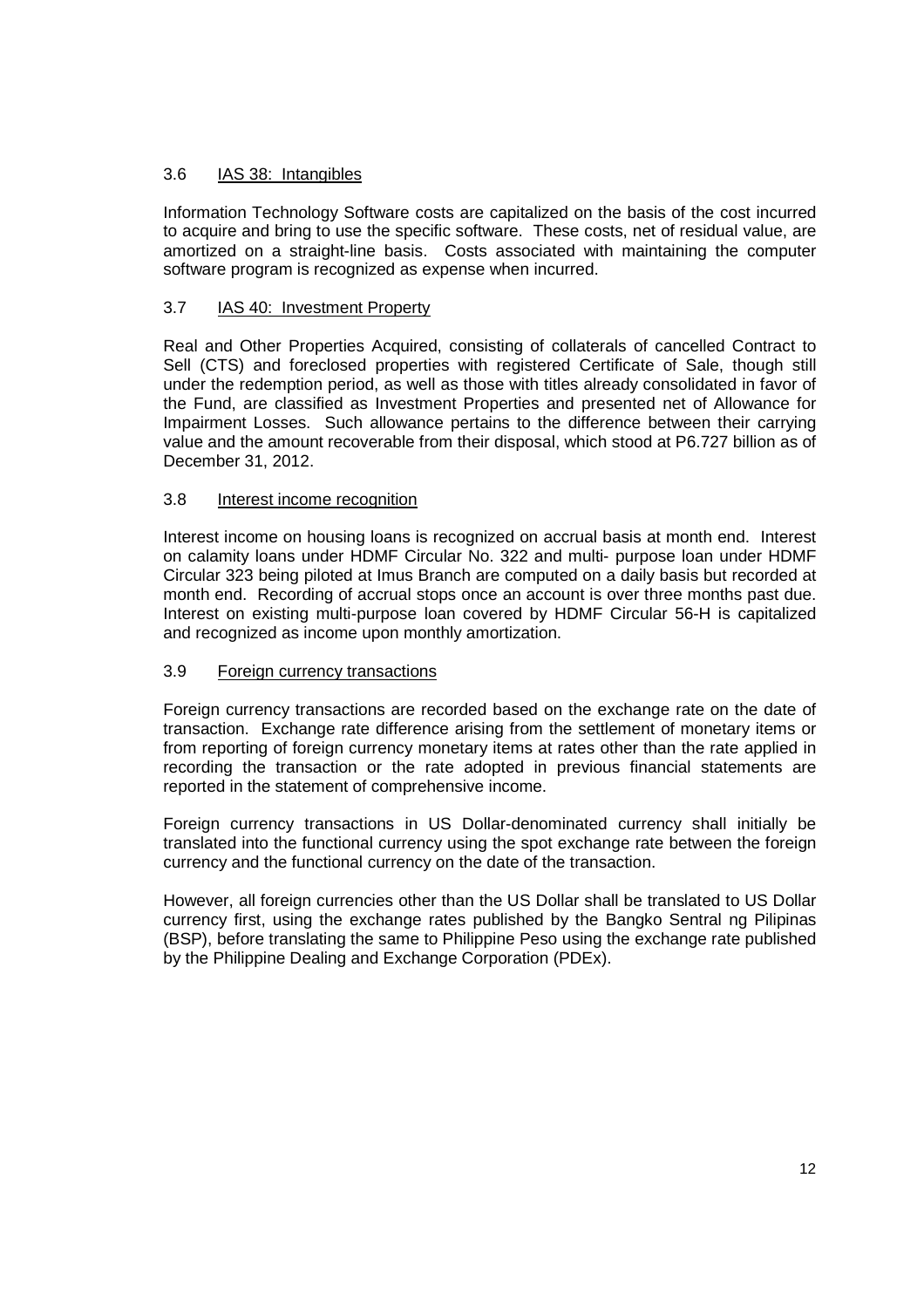# **4. CASH AND CASH EQUIVALENTS**

This account is composed of the following:

|                                  | 2012          | 2011          |
|----------------------------------|---------------|---------------|
| Checks and other cash items      | 240,791,944   | 188,228,223   |
| Cash on hand                     | 67,889,759    | 44,086,030    |
| Revolving fund                   | 2,357,713     | 2,955,700     |
| Collecting officer               | 372,064       | 567,016       |
| Petty cash fund                  | 316,233       | 301,330       |
| Change fund                      | 77,500        | 67,500        |
|                                  | 311,805,213   | 236,205,799   |
| Cash in bank                     | 2,004,499,698 | 1,930,505,499 |
| Time deposits (3 months or less) | 1,798,237,220 | 6,906,064,844 |
|                                  | 4,114,542,131 | 9,072,776,142 |

Bank deposits on foreign currencies at December 31, 2012 were revalued based on the following rates at December 28, 2012: US\$41.192 and CAN\$41.4044.

# **5. HELD FOR TRADING/AVAILABLE-FOR-SALE**

|                                  | 2012                     | 2011          |
|----------------------------------|--------------------------|---------------|
| Held for trading                 | 5,706,789,980            | 1,562,076,408 |
| Available-for-sale               |                          |               |
| Bonds and Other Debt Instruments | $\overline{\phantom{0}}$ | 21,555,013    |
|                                  | 5,706,789,980            | 1,583,631,421 |

# **6. LOANS AND RECEIVABLES, CURRENT PORTION**

|                               | 2012              | 2011            |
|-------------------------------|-------------------|-----------------|
| Loans Receivables             |                   |                 |
| Multi-purpose loans           | 37,513,649,024    | 32,593,539,557  |
| Wholesale loans               | 4,433,700,975     | 4,061,390,181   |
| Installment receivable        | 9,236,777         | 5,640,013       |
| Miscellaneous receivable      | 5,887,139         | 5,579,433       |
|                               | 41,962,473,915    | 36,666,149,184  |
| Allowance for impairment loss | (989,132,894)     | (1,350,958,825) |
|                               | 40,973,341,021    | 35,315,190,359  |
| Mortgage contracts receivable | 31,552,696,196    | 39,942,692,545  |
| Allowance for impairment loss | (8,428,913,860)   | (8,595,650,886) |
|                               | 23, 123, 782, 336 | 31,347,041,659  |
| Sales contracts receivable    | 16,649,907,635    | 27,821,639,655  |
| Allowance for impairment loss | (2,954,833,741)   | (2,937,085,154) |
|                               | 13,695,073,894    | 24,884,554,501  |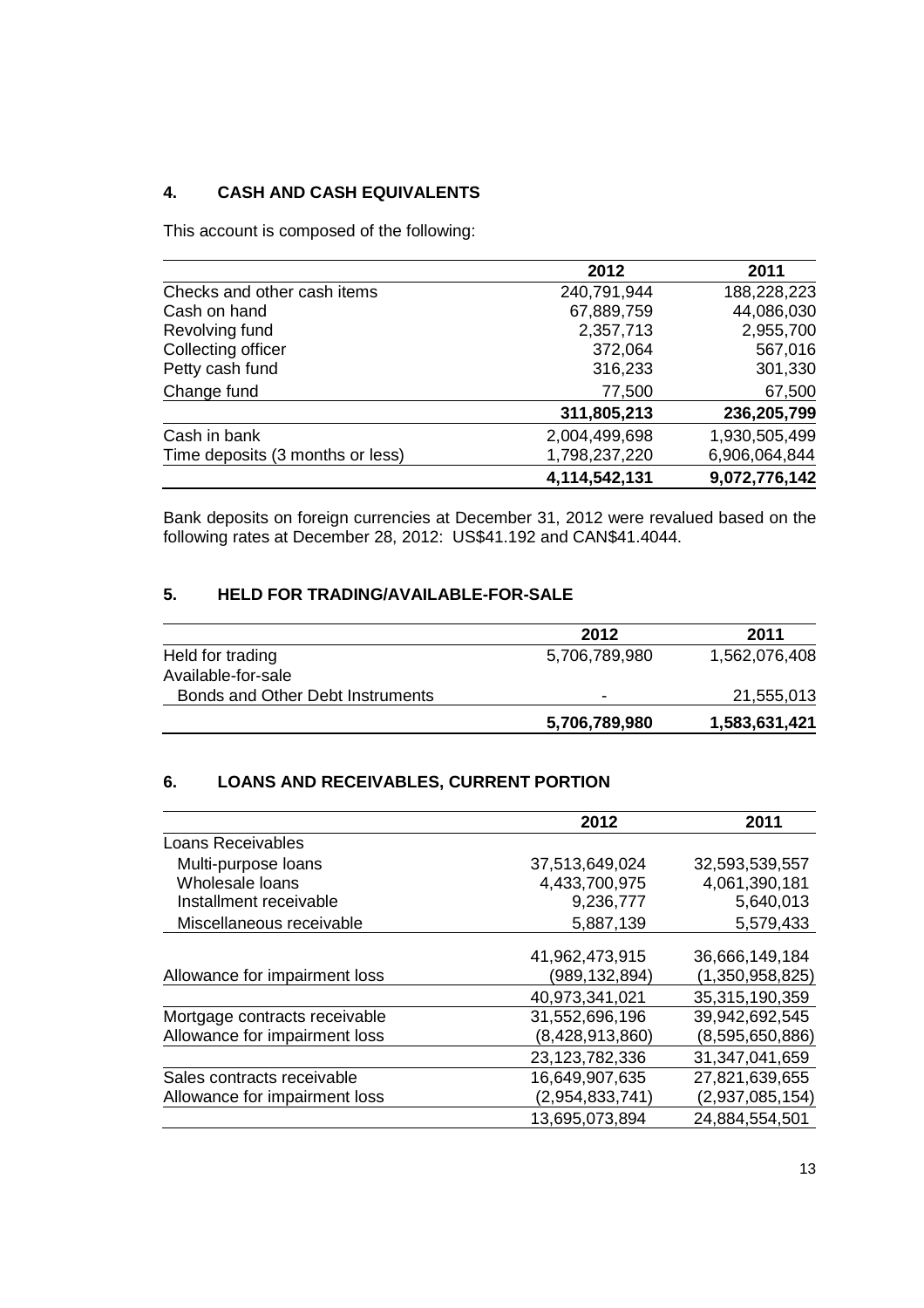|                                        | 2012            | 2011            |
|----------------------------------------|-----------------|-----------------|
|                                        |                 |                 |
| Unquoted debt securities classified as |                 |                 |
| loans                                  | 2,253,552,399   | 20,000,000      |
| Allowance for impairment losses        | (20,000,000)    |                 |
|                                        | 2,233,552,399   | 20,000,000      |
| <b>Accounts Receivable</b>             |                 |                 |
| <b>Developers</b>                      | 2,963,161,516   | 4,010,264,114   |
| Accrued interest receivable            | 2,315,214,253   | 2,123,093,795   |
| <b>Borrowers</b>                       | 950,892,254     | 922,407,474     |
| <b>Others</b>                          | 171,763,752     | 174,194,012     |
| <b>Employers</b>                       | 115,655,700     | 131,689,952     |
| Collecting agents                      | 42,539,643      | 39,783,084      |
| Officers and employees                 | 13,289,482      | 10,924,846      |
| Advances to officers and employees     | 1,495,775       | 170,168         |
|                                        | 6,574,012,375   | 7,412,527,445   |
| Allowance for impairment loss          | (1,914,150,411) | (2,581,649,204) |
|                                        | 4,659,861,964   | 4,830,878,241   |
|                                        | 84,685,611,614  | 96,397,664,760  |

The current Loans Receivable of P40,973,341,021 and P35,315,190,359 for CYs 2012 and 2011 respectively, includes past due accounts, zero to three months in arrears, of P9,343,336,660 and P9,414,466,700, respectively, for CYs 2012 and 2011 respectively which are immediately due and demandable.

#### 6.1 Interest rate on Multi-Purpose Loans/Calamity Loans

The policies adopted in setting interest rates on multi-purpose loan are set out below:

| <b>Operative Dates</b>                                                          | <b>HDMF</b><br>Circular | Description                                                                  | Interest<br>Rate |
|---------------------------------------------------------------------------------|-------------------------|------------------------------------------------------------------------------|------------------|
| April 28, 2005                                                                  | $56-H$                  | Revised Guidelines on the Pag-IBIG<br>Multi-Purpose Loan(MPL) Program        | 10.75%           |
| December 5, 2012                                                                | 322                     | <b>Amended Guidelines Implementing</b><br>the Pag-IBIG Calamity Loan Program | 5.95%            |
| Upon availability of the<br><b>Short Term Loans</b><br><b>Management System</b> | 323                     | Revised Guidelines on the Pag-IBIG<br>Multi-Purpose Loan (MPL) Program       | 10.50%           |

Mortgage Contracts Receivables represent loans to Pag-IBIG members that are backedup by real estate mortgages (REM) under the various home lending programs of the Fund. The current Mortgage Contracts Receivable of P23,123,782,336 and P31,347,041,659 for CYs 2012 and 2011 respectively, includes past due accounts, zero to three months in arrears of P15,610,597,865 and P28,251,091,025 for CYs 2012 and 2011 respectively, which are immediately due and demandable.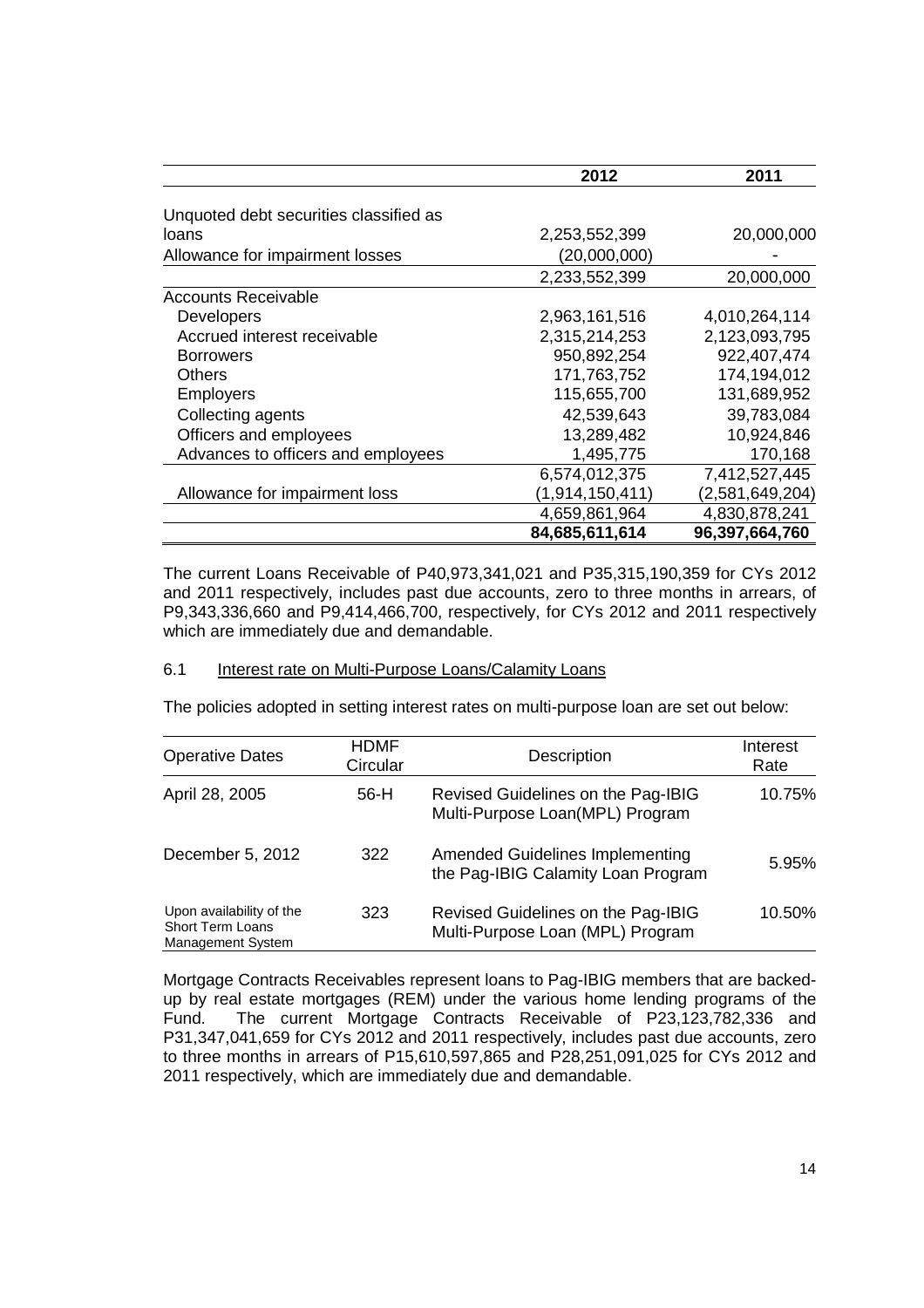Sales Contracts Receivables represent loans to Pag-IBIG members that are secured by Contract-to-Sell. The current Sales Contracts Receivable of P13,695,073,894 and P24,884,554,501 for CYs 2012 and 2011 respectively, includes past due accounts, zero to three months in arrears of P5,672,724,786 and P16,472,059,937 for CYs 2012 and 2011 respectively, which are immediately due and demandable.

#### 6.2 Interest rate on Wholesale -Loans

Effective August 15, 2012, wholesale loans are charged with the following interest rate:

| Product                | Rate   |
|------------------------|--------|
| 1 --- Year Term, Fixed | 7.125% |
| 2 --- Year Term, Fixed | 7.625% |
| 3 --- Year Term, Fixed | 8.375% |

#### 6.3 Interest rate on housing loans

The policies adopted in setting interest rates on housing loan are set out below:

| <b>Operative Dates</b> | <b>HDMF</b><br>Circular | Description                                                                |
|------------------------|-------------------------|----------------------------------------------------------------------------|
| April 1, 2009          | 247                     | Guidelines on the Pag-IBIG Fund End - User<br>Home Financing Program       |
| June 1, 2012           | 312                     | Guidelines on the Pag-IBIG Fund Affordable<br><b>Housing Program</b>       |
| July 2, 2012           | 310                     | Amended Guidelines on the Pag-IBIG Fund<br>End-User Home Financing Program |
| July 2, 2012           | 317                     | Program on the Conversion to Full Risk-Based<br><b>Pricing Model</b>       |

For Housing Loans outstanding prior to July 2, 2012 prevailing interest rates are as follows:

| Loan Amount                 | Interest Rate |
|-----------------------------|---------------|
| Up to<br>400,000            | 6%            |
| Over 400,000 to 750,000     | 7%            |
| Over 750,000 to 1,000,000   | 8.5%          |
| Over 1,000,000 to 1,250,000 | 9.5%          |
| Over 1,250,000 to 2,000,000 | 10.5%         |
| Over 2,000,000 to 3,000,000 | 11.5%         |

Pursuant to HDMF Circular No. 310, "Amended Guidelines on the Pag-IBIG Fund End-User Home Financing Program" effective July 2, 2012 interest rates on retail housing loans were based on a pricing framework approved by the Board of Trustees on June 6, 2012. Said interest rates shall be re-priced periodically depending on the re-pricing period chosen by the borrower whether every three (3), five (5), ten (10) or fifteen (15)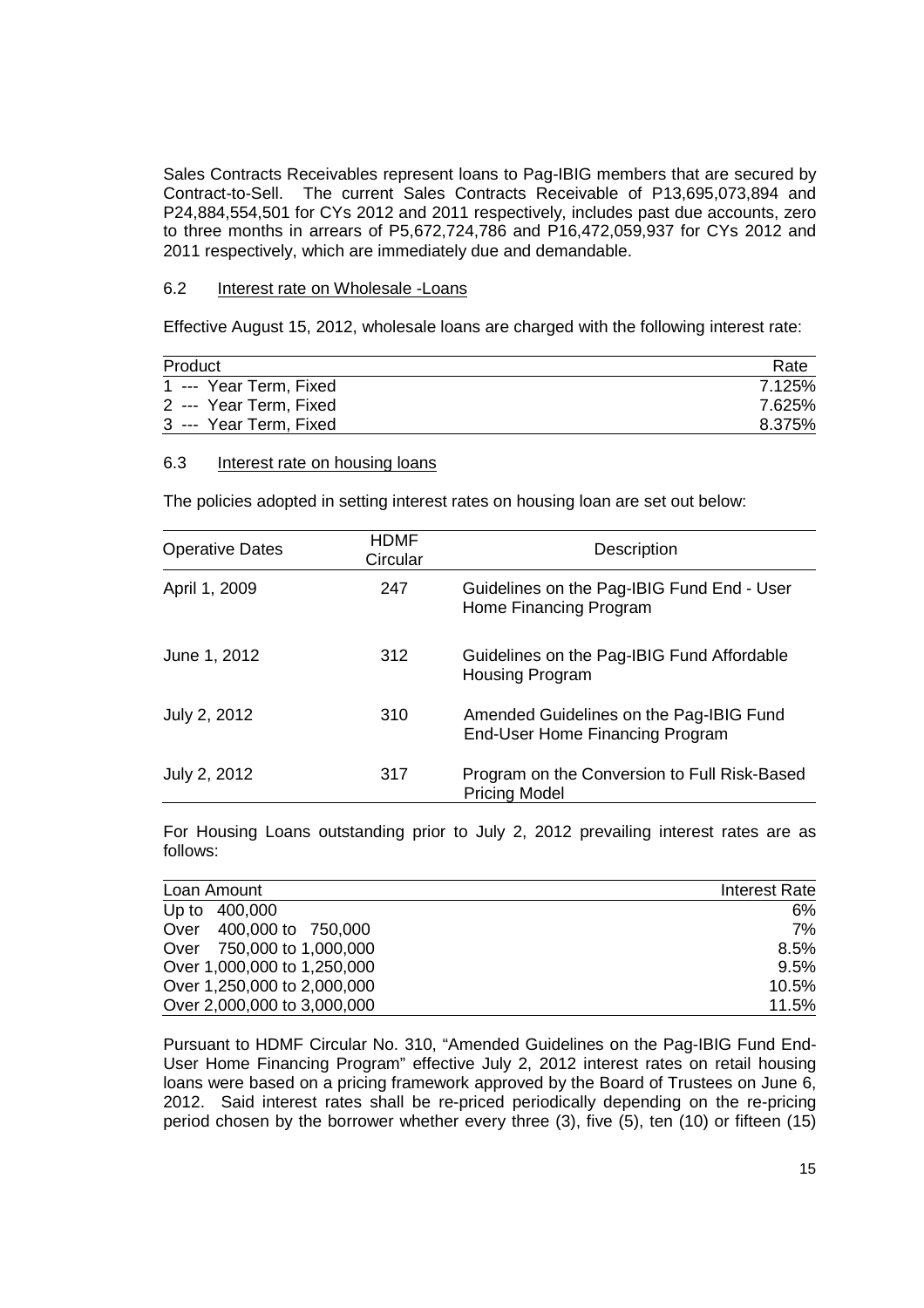years. "Program on the Conversion to Full Risk-Based Pricing Model" under HDMF Circular No. 317 covering all borrowers with housing loan accounts taken out under Circular No. 247 or earlier Circulars as of date of application with interest rates more than the prevailing market rates can avail of the Full Risk Based Pricing Program subject to its terms and conditions.

HDMF Circular No. 285, "Extended Implementation of the Good Payor Incentive Program", effective June 1, 2010, offers a two per cent discount or reduction on applicable interest rate for amortizations on housing loans paid on time. Said discount is also available for accounts one to six months past due that became up to date until December 31, 2007. Under HDMF Circular No. 290, the effectivity of the policy was extended to May 31, 2012.

Pursuant to HDMF Circular 280, accounts covered by the "Prompt Payment Discount for Updated Housing Loan Accounts That Underwent Loan Term Adjustment", shall continue to enjoy the benefits of prompt payment discount, unless rendered ineligible by defaulting on monthly payment. Pursuant to Circular No. 309, the implementation of the Good Payor Incentive Program was again extended to July 1, 2012 or until the approval of the Guidelines on the Re-pricing of HDMF Housing Loans, whichever comes earlier.

HDMF Circular No. 312, "Guidelines on the Pag-IBIG Fund Affordable Housing Program" covering all accounts of eligible borrowers processed and taken out beginning June 1, 2012 provides that for the first 10 years of the loan, borrowers under each specific income cluster shall be charged with affordable interest rate as follows:

| Details                              |                           | Maximum Gross Monthly Income/Cluster Limit |                      |  |
|--------------------------------------|---------------------------|--------------------------------------------|----------------------|--|
| Income<br>Cluster<br>Cluster 1 (NCR) |                           | Up to P15,000                              | Up to P17,500        |  |
|                                      | Cluster 2 (Other Regions) | Up to P12,000                              | Up to P14,000        |  |
| Loan Amount                          |                           | Loans up to P400,000                       | Loans up to P750,000 |  |
| Interest Rate                        |                           | 4.5%                                       | 6.5%                 |  |

At the end of the 10-year period, the interest rates shall be re-priced based on the prevailing interest rate in the Fund's pricing framework or it shall be increased by two per cent, whichever is lower. The borrower shall also be given the option to choose the succeeding re-pricing period, whether it will be every three (3), five (5), ten (10) and fifteen (15) years. The base rate for succeeding re-pricing shall be the interest rate for immediately preceding re-pricing period.

Unquoted Debt Securities Classified as Loans (UDSCL) consists of the following:

|                               | 2012          | 2011       |
|-------------------------------|---------------|------------|
| LBP-Tier 2                    | 1,700,000,000 | ۰          |
| DBP-Tier 2                    | 500,000,000   | -          |
| LBP 10yr AR Bonds             | 33,552,399    | -          |
| Puerto Princesa Pabahay Bonds | 20,000,000    | 20,000,000 |
| Allowance for Impairment Loss | (20,000,000)  | -          |
|                               | 2,233,552,399 | 20,000,000 |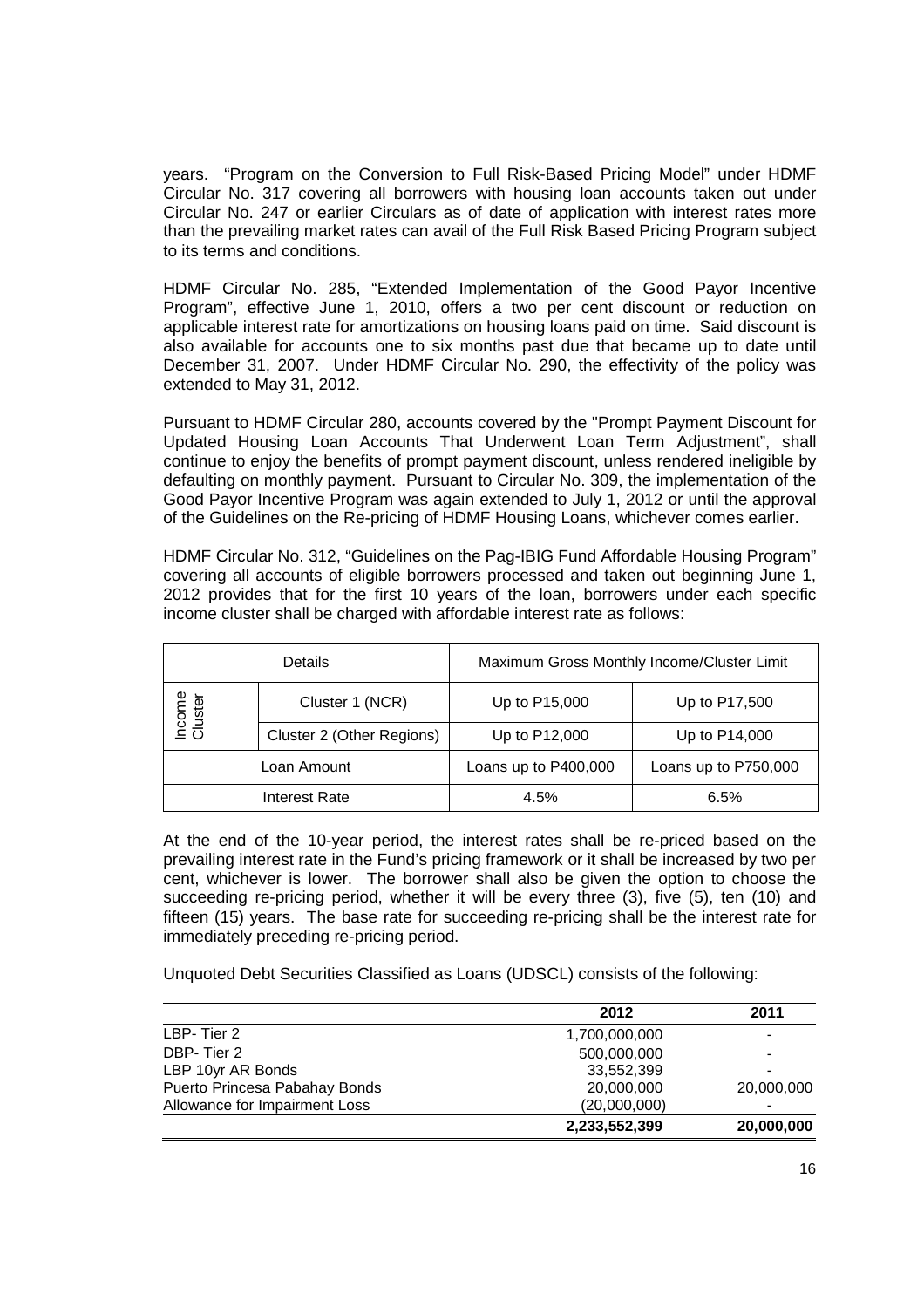On June 9, 2009, the Fund purchased at par ten-year LBP Unsecured Subordinated Notes, legible as Tier 2, with a face value of P1,000,000,000 bearing interest rate of 7.250% for the first five years and the set up interest rate from the fifth year up to maturity date. The LBP Unsecured Subordinated Notes may be redeemed at the option of the Issuer at par plus accrued and unpaid interest in 2014. The Fund designated the LBP Unsecured Subordinated Notes as Loans and Receivables- Unquoted Debt Securities Classified as Loans- (L&R-UDSCL), previously classified as held-to-maturity (HTM) financial asset. Interest Income (net) recognized on the LBP Unsecured Subordinated Notes amounted to P72,300,000 for each of the years ended December 31, 2012, 2011 and 2010 and P36,150,000 for the year ended December 31, 2009.

On January 27, 2012, the Fund purchased at par ten year LBP Unsecured Subordinated Notes, eligible as Tier 2, with a face value of P700,000,000 bearing a fixed interest rate of 5.875% for the first five years and the step-up interest rate of 1/8th % from the fifth year up to maturity date. The LBP Unsecured Subordinated Notes may be redeemed at the option of the Issuer at par plus accrued and unpaid interest in 2017. The Fund designated the LBP Unsecured Subordinated Notes as Loans and Receivables-Unquoted Debt Securities Classified as Loans- (L&R-UDSCL), previously classified as held-to-maturity (HTM) financial asset. Interest income (net) recognized on the LBP Unsecured Subordinated Notes amounted to P30,738,750 for the year ended December 31, 2012.

On March 22, 2012, the Fund purchased at par ten year DBP- Unsecured Subordinated Notes, eligible as Lower Tier 2 Capital, with a face value of P500,000,000 bearing a fixed interest rate of 5.750% callable after five years and one (1) day from the issue date. The DBP Unsecured Subordinated Notes may be redeemed at the option of the Issuer at par plus accrued and unpaid interest in 2017. The Fund designated the DBP-Unsecured Subordinated Notes as Loans and Receivables- Unquoted Debt Securities Classified as Loans- (L&R-UDSCL), previously classified as held-to-maturity financial asset. Interest income recognized on the DBP- Unsecured Subordinated Notes amounted to P21,486,111 for the year ended December 31, 2012.

In the years 2003 and 2004, the Fund invested in Agrarian Reform Ten-Year Bond issued by the Landbank of the Philippines (LBP) and approved by the Republic of the Philippines and the Monetary Board under the provisions of RA No. 6657 dated June 10,1988. By law, the bond is direct, unconditional and general obligation of the government of the Philippines. The Bonds may be used as payment for the agricultural land or other real properties purchased from the government and reparations goods; as security for loans applied for with government financial institutions and for such other purposes as provided under Paragraph (b.), No.4, Section 18 of RA No. 6657.

The LBP redeems one-tenth (1/10th) of the face value of the Bond annually on its anniversary date which commence one year from the date of issue until the Principal Sum is fully paid. It bears interest rates based on the average 91-day Treasury Bills rates, net of applicable withholding tax, payable every six months at the Head Office of LBP.

The Fund designated the Bonds as Loans and Receivables- Unquoted Debt Securities Classified as Loans (L&R-UDSCL), previously classified as Held-to-Maturity (HTM).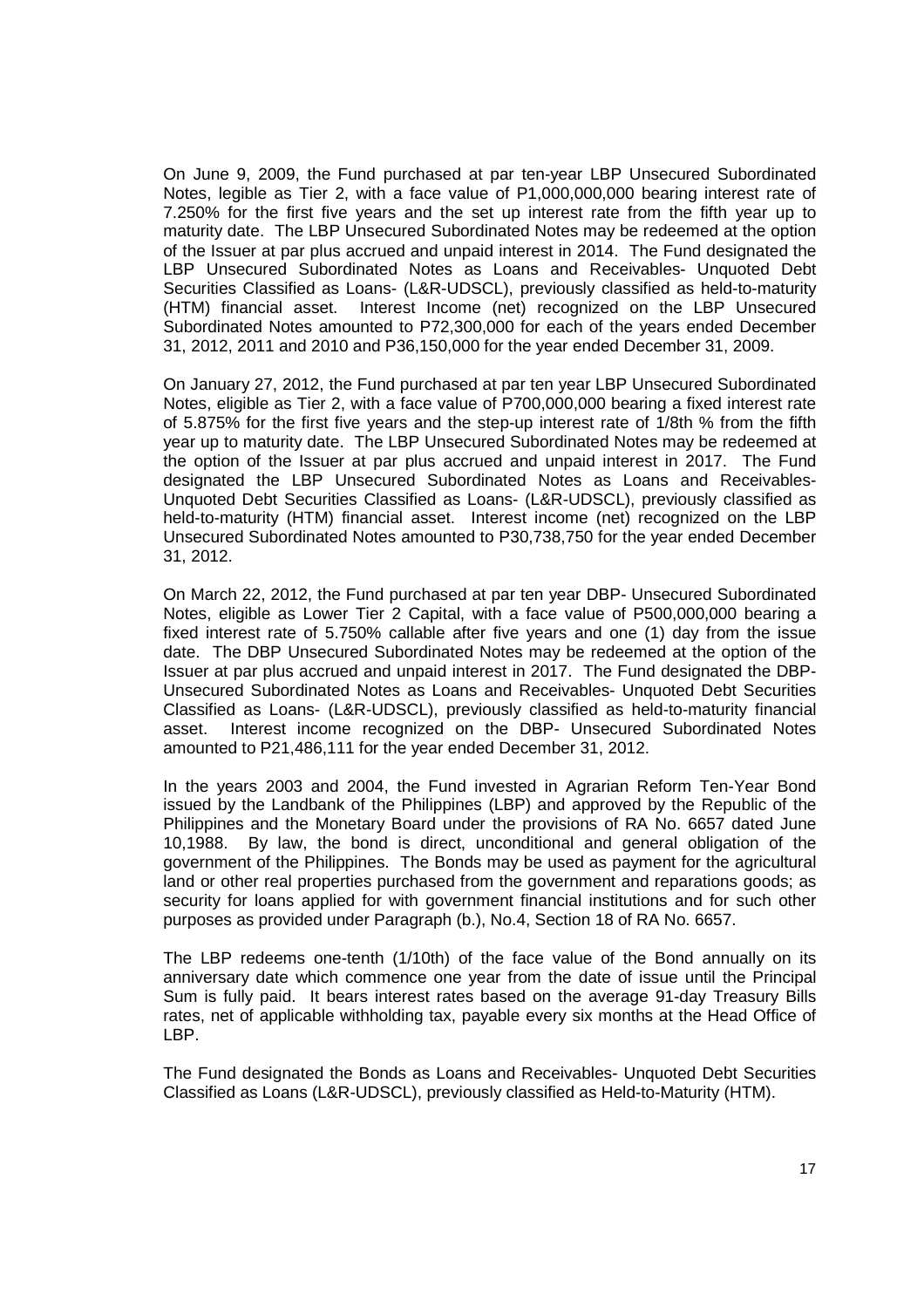As of December 31, 2012, the Bonds total outstanding balance is P33,552,399, which includes P116,458 received from members in payment of their housing loans.

Interest Income (net) recognized on the Bonds amounted to P4,161,879 for the year ended December 31, 2012.

Puerto Princesa Pabahay bonds guaranteed by the Home Guaranty Corporation (HGC), which were fully subscribed by HDMF, were used to finance the housing project of members of the Visayan Association in Palawan (VISAPA). The city failed to redeem the bonds on its maturity on December 24, 1999. On December 6, 2012, the Fund received a proposal from the City Administrator of Puerto Princesa to settle the unpaid principal value of the bonds plus accrued interest. As of December 31, 2012, the proposed settlement plan of Puerto Princesa Pabahay Bonds, discussed with the Legal and General Counsel Group and Fund Management Group, is for approval of the Senior Management.

 **2012 2011** Accounts Receivable Others 2011 132,810,784 99,578,695 Other Government Agencies 32,493,071 68,318,248 Banks 6,278,481 6,297,069 Brokers **125,547** - **125,647** Members **1988** - 1999 - 1999 - 1999 - 1999 - 1999 - 1999 - 1999 - 1999 - 1999 - 1999 - 1999 - 1999 - 1999 - 1999 - 1999 - 1999 - 1999 - 1999 - 1999 - 1999 - 1999 - 1999 - 1999 - 1999 - 1999 - 1999 - 1999 - 1999 - 1999 - 19 **171,763,752 174,194,012**

Accounts Receivable-Others represent the following:

# **7. OTHER CURRENT ASSETS**

This account consists of the following:

|                                  | 2012        | 2011        |
|----------------------------------|-------------|-------------|
| Inventories                      | 122,452,349 | 96,728,236  |
| <b>Time Deposit</b>              | 86,503,201  | 322,883,871 |
| Prepaid expenses                 | 40,567,490  | 42,711,968  |
| Claims from disallowed payments  | 464,043     | 464,043     |
| Claims from accountable officers | 423,589     | 423,589     |
|                                  | 250,410,672 | 463,211,707 |

Time Deposits refer to those placements with term of more than 90 days.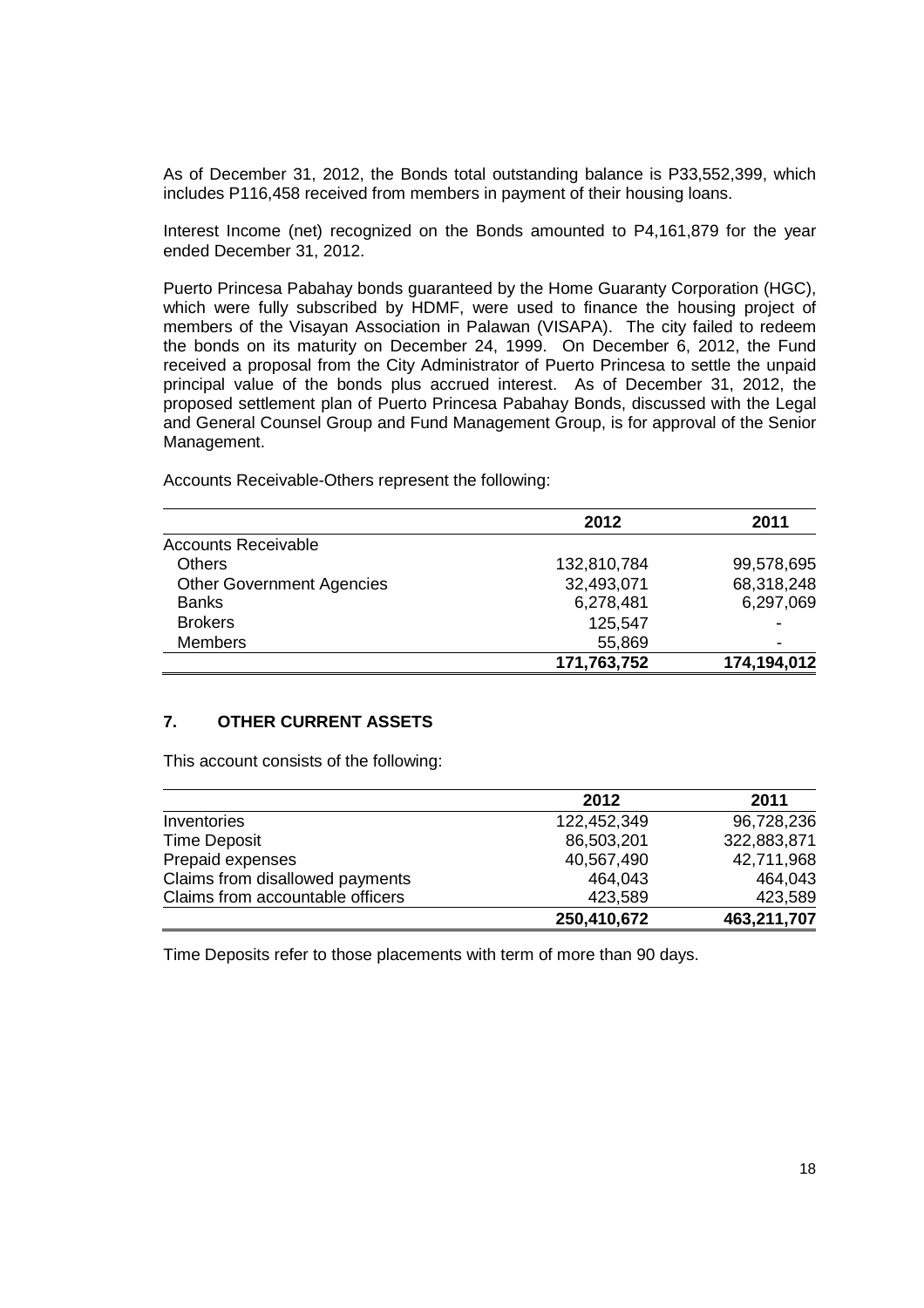#### **8. AVAILABLE-FOR-SALE INVESTMENTS**

|                                                                              | 2012           | 2011           |
|------------------------------------------------------------------------------|----------------|----------------|
| Bond and other debt instruments                                              | 23,697,627,935 | 24,629,601,761 |
| Stocks/equity securities                                                     | 1,438,867      | 13,607,670     |
| Allowance for impairment losses and<br>allowance for decline in market value | (174, 145)     | (5,038,497)    |
| Stock/securities of service enterprises                                      | $\blacksquare$ | 1,159,390      |
|                                                                              | 23,698,892,657 | 24,639,330,324 |

# **9. LOANS AND RECEIVABLES, NON- CURRENT PORTION**

|                               | 2012             | 2011            |
|-------------------------------|------------------|-----------------|
| Loans and Receivables         |                  |                 |
| Multi-purpose loans           | 18,049,488,826   | 18,466,458,795  |
| Wholesale                     | 2,169,380,229    | 3,150,039,549   |
| Miscellaneous receivable      | 26,703,027       | 21,898,104      |
| Installment receivable        | 525,493          |                 |
|                               | 20,246,097,575   | 21,638,396,448  |
| Allowance for impairment loss | (1,502,093,119)  | (1,054,830,342) |
|                               | 18,744,004,456   | 20,583,566,106  |
| Mortgage contracts receivable | 100,855,709,218  | 88,669,902,655  |
| Allowance for impairment loss | (14,763,958,461) | (8,851,314,582) |
|                               | 86,091,750,757   | 79,818,588,073  |
| Sales contracts receivable    | 84,062,282,366   | 65,442,905,324  |
| Allowance for impairment loss | (5,206,680,843)  | (416,389,397)   |
|                               | 78,855,601,523   | 65,026,515,927  |
|                               | 183,691,356,736  | 165,428,670,106 |

### **10. INVESTMENT PROPERTIES**

|                                    | 2012            | 2011            |
|------------------------------------|-----------------|-----------------|
| Real and other properties acquired | 16,816,757,402  | 8,006,902,809   |
| Allowance for impairment loss      | (6,726,702,961) | (2,534,062,646) |
|                                    | 10,090,054,441  | 5,472,840,163   |
| Land equity                        | 302,632,050     | 302,632,050     |
|                                    | 10,392,686,491  | 5,775,472,213   |

#### 10.1 Real and Other Properties Acquired (ROPA)

Under IAS 40, ROPA is classified as Investment Property. Significant increases in ROPA and allowance for Impairment Loss of P8,809,854,593 and P4,192,640,315 was mainly due to reclassification of Items Under Litigation (IUL) amounting to P8,195,680,615 to IP ROPA as well as its corresponding Allowance for Impairment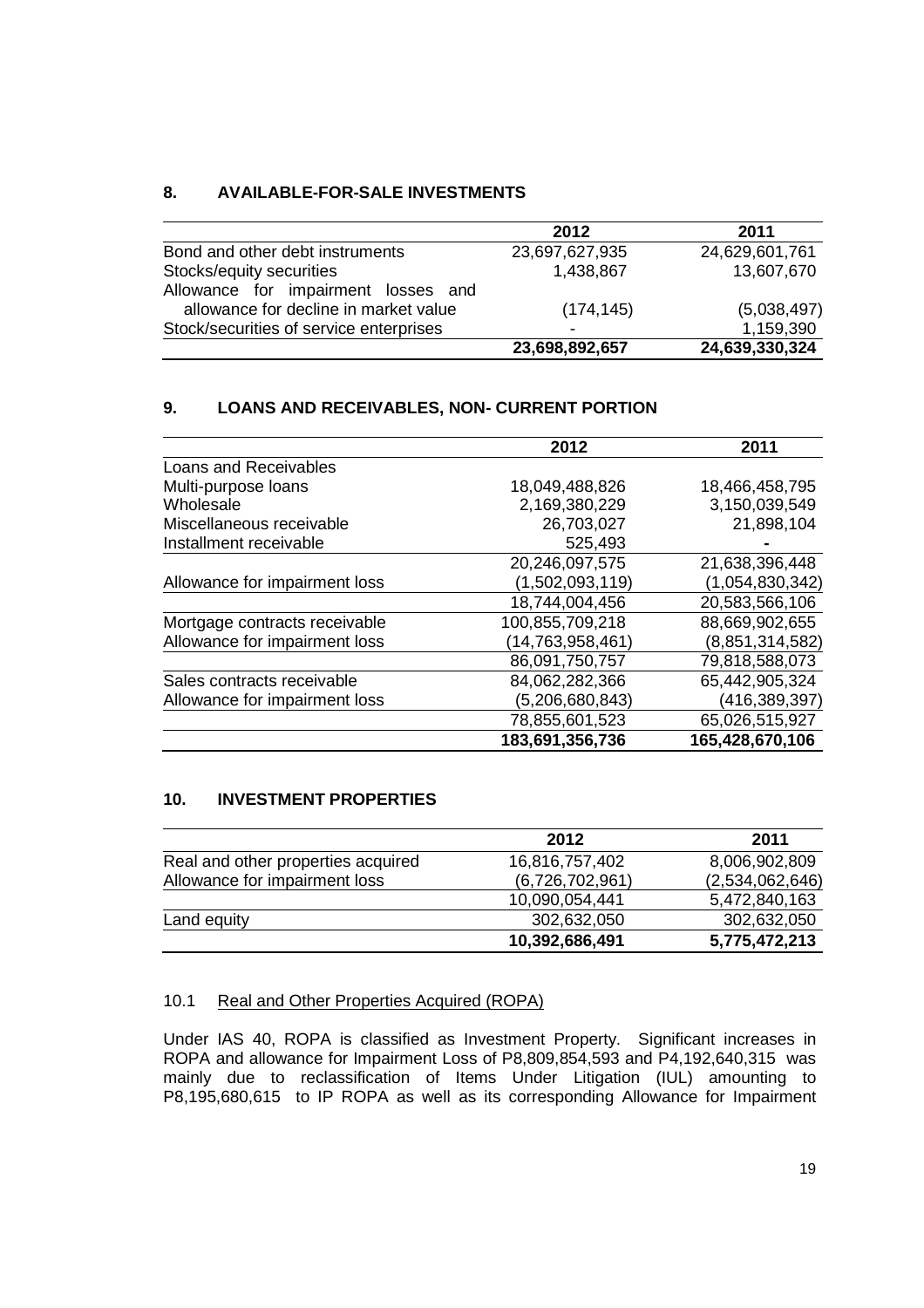Loss-IUL to Allowance for Impairment Losses-IP ROPA amounting to P3,816,792,504. At December 31, 2012, the asset consists of 60,699 accounts.

#### 10.2 Land Equity

The property being held for rental yields and capital appreciation is located at the Manila Harbour Central Business District, Tondo, Manila. It consists of 18 lots with total area of 17,293.26 square meters. The property was acquired in December 1996 at the cost of P17,500 per square meter or a total of P302,632,050 as approved under Board Resolution No. 1234, Series of 1996.

All the 18 lots are on lease as follows:

| <b>Lessee</b>         | <b>BIk/Lot</b>                    |          | Rental     |
|-----------------------|-----------------------------------|----------|------------|
|                       |                                   | Area     | per sq. m. |
| <b>Trans World</b>    | B <sub>15</sub> L <sub>1</sub> -6 | 4,368.23 | P 81.76    |
| <b>Trans World</b>    | <b>B15L7</b>                      | 5,167.53 | 124.32     |
| YM Cargo              | <b>B18L6</b>                      | 506.00   | 95.20      |
| Sagawa Express        | <b>B18L5</b>                      | 1,200.00 | 82.32      |
| YM Cargo              | <b>B18L7</b>                      | 419.48   | 70.56      |
| Moreta Shipping Lines | B21 L5-12                         | 5,632.02 | 76.33      |

Rental Income for CY 2012 amounted to P15,239,747, inclusive of Value Added Tax while expenses incurred on the properties include real estate taxes in the amount of P1,523,395.

# **11. PROPERTY AND EQUIPMENT (PE), NET**

This account consists of the following:

|                          |                                        |                                            | Transportation,<br>Furniture,         |                                             |                |
|--------------------------|----------------------------------------|--------------------------------------------|---------------------------------------|---------------------------------------------|----------------|
|                          |                                        |                                            | Fixtures,                             |                                             |                |
|                          |                                        |                                            | Equipment,                            |                                             |                |
|                          | <b>Land and</b><br><b>Improvements</b> | <b>Building and</b><br><b>Improvements</b> | <b>Miscellaneous</b><br><b>Assets</b> | <b>Leasehold Rights</b><br>and Improvements | Total          |
| Cost                     |                                        |                                            |                                       |                                             |                |
| January 1, 2012          | 92,487,508                             | 1,175,586,534                              | 1,790,227,939                         | 67,507,057                                  | 3,125,809,038  |
| Addition                 |                                        | 1,249,064                                  | 175,858,371                           | 8,719,093                                   | 185,826,528    |
| <b>Restatements</b>      | (485, 179)                             | (814, 107)                                 | (100,337,938)                         | (2,226,260)                                 | (103,863,484)  |
| Disposal                 |                                        |                                            | (28, 406, 524)                        | (2,954,000)                                 | (31, 360, 524) |
| December 31, 2012        | 92,002,329                             | 1,176,021,491                              | 1,837,341,848                         | 71,045,890                                  | 3,176,411,558  |
| Accumulated Depreciation |                                        |                                            |                                       |                                             |                |
| January 1, 2012          | 103.912                                | 680.953.332                                | 1,213,684,156                         | 44,850,202                                  | 1,939,591,602  |
| <b>Restatements</b>      | (72, 199)                              | (140, 131)                                 | (8,857,877)                           | (1,929,529)                                 | (10,999,736)   |
| Depreciation             | 11,366                                 | 20,565,659                                 | 137,152,809                           | 7,804,220                                   | 165,534,054    |
| Disposal                 |                                        |                                            | (26,267,158)                          | (2,428,608)                                 | (28,695,766)   |
| December 31, 2012        | 43,079                                 | 701,378,860                                | 1,315,711,930                         | 48,296,285                                  | 2,065,430,154  |
| <b>Net Book Value</b>    |                                        |                                            |                                       |                                             |                |
| December 31, 2012        | 91,959,250                             | 474,642,631                                | 521,629,918                           | 22,749,605                                  | 1,110,981,404  |
| <b>Net Book Value</b>    |                                        |                                            |                                       |                                             |                |
| December 31, 2011        | 92,383,596                             | 494,633,202                                | 576,543,782                           | 22,656,857                                  | 1,186,217,437  |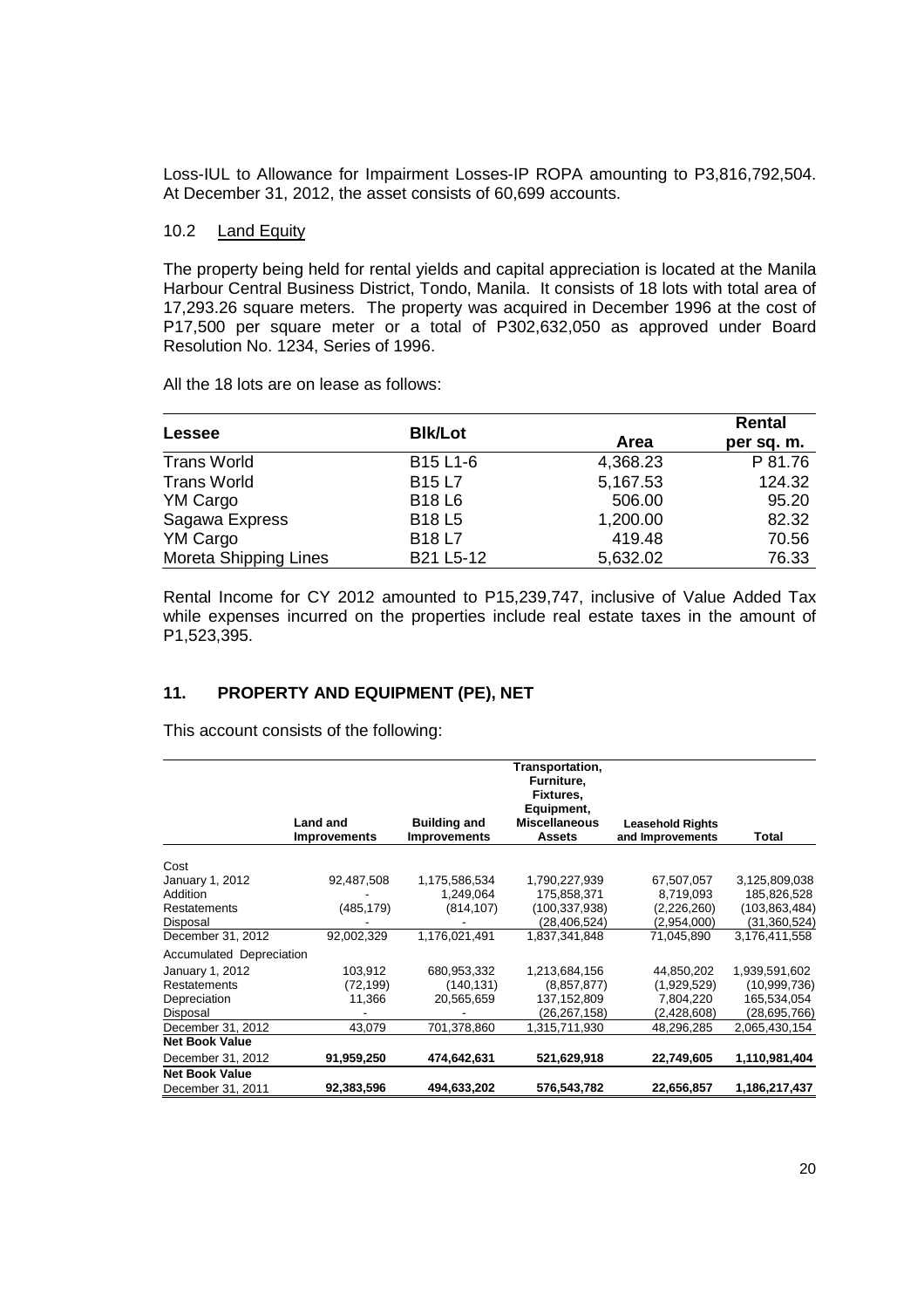Restatements refer to reclassification or correction of previous years' transactions, which include transfer of PE from one branch to another, and head office to other branches or vice versa.

# **12. INTANGIBLE ASSETS**

|                                 | 2012            | 2011            |
|---------------------------------|-----------------|-----------------|
| Information technology software | 553,371,566     | 534,860,100     |
| Accumulated amortization        | (381, 694, 348) | (316, 391, 589) |
|                                 | 171,677,218     | 218,468,511     |

# **13. OTHER ASSETS**

This classification comprises the following:

|                                      | 2012        | 2011        |
|--------------------------------------|-------------|-------------|
| Bonds special reserve                | 515,582,714 |             |
| Rental and other guarantee deposits  | 88,687,935  | 84,197,163  |
| Unserviceable property and equipment | 70,286,655  |             |
| Other deferred charges               | 28,257,098  | 19,799,244  |
| Investment in joint venture          | 10,128,682  | 10,128,682  |
| Miscellaneous                        | ۰           | 142,465     |
|                                      | 712,943,084 | 114,267,554 |

# **14. CURRENT PORTION OF MEMBERS' EQUITY**

Members' Equity representing Total Accumulated Values (TAVs) which have reached the 20 year maturity at December 31, 2012 but have not been withdrawn, as well as those that will reach the same maturity by year 2013 are reclassified to Accounts Payable - Members at year end.

# **15. ACCOUNTS PAYABLE AND ACCRUED EXPENSES**

This account consists of the following:

|                  | 2012           | 2011          |
|------------------|----------------|---------------|
| Accounts payable | 8,232,528,880  | 7,731,134,519 |
| Accrued expenses | 2,245,328,497  | 2,150,223,961 |
|                  | 10,477,857,377 | 9,881,358,480 |

Accounts payable are amounts payable to various entities and individuals. It also includes amount payable to developer/borrowers deducted from loan proceeds to defray expenses to be incurred upon conversion of the Contract to Sell to Real Estate Mortgage.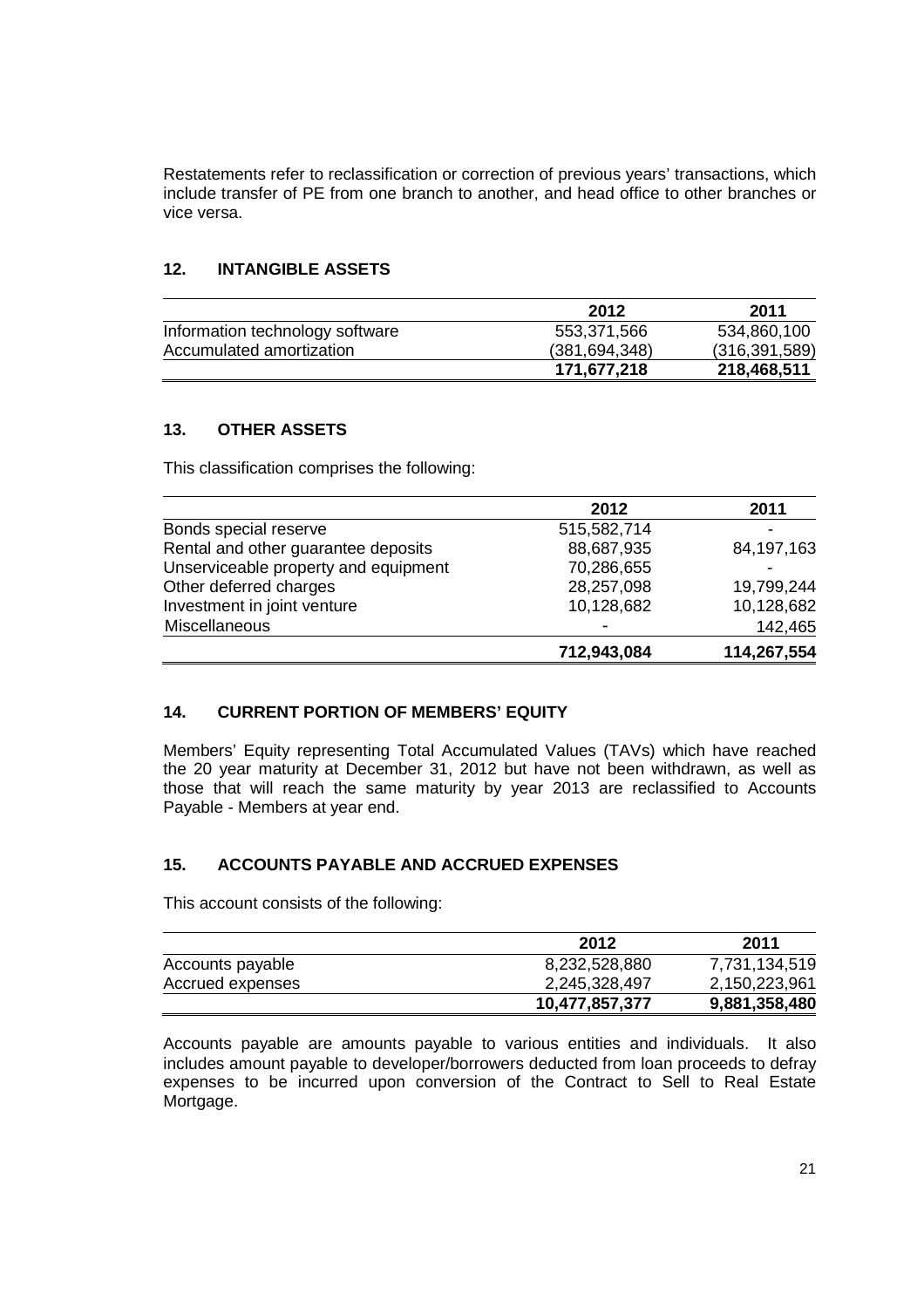Accrued expenses are operating expenses already incurred at year end but have not yet been paid. It includes accumulated leave credits, performance incentives and retirement pay due to officers and employees.

# **16. OTHER CURRENT LIABILITIES**

The details of this classification are as follows:

|                                        | 2012          | 2011          |
|----------------------------------------|---------------|---------------|
| Insurance payable <sup>a</sup>         | 1,087,503,222 | 1,005,462,024 |
| Vouchers payable                       | 587,260,518   | 555,608,229   |
| Undistributed collections <sup>p</sup> | 562,203,328   | 1,556,872,217 |
| Withholding tax payable                | 68.957.827    | 75,741,456    |
| GSIS / Pag-IBIG                        | 15,000,012    | 14,178,665    |
| Miscellaneous liabilities c            | 48,395,533    | 51,127,880    |
|                                        | 2,369,320,440 | 3,258,990,471 |

a The insurance payable account pertains to insurance premiums of housing loan borrowers which were initially deducted from the housing loan proceeds and subsequently collected as part of the monthly amortizations representing insurance premium prepayments for remittance to the insurance pool.

<sup>b</sup> Inter-office transactions, which at month-end are in transit for transfer to the branches carrying the account, thus, remain floating in the Due to/from Accounts, are temporarily lodged to Undistributed Collections. These transactions are subsequently responded and allocated by the branch of destination. The account also include Posting Clearing Accounts at Kamias and Calapan Branches covering daily collections on Members' Contributions, Multi-Purpose Loan and Housing Loan repayments prior to allocation and posting to the members'/borrowers' account under the Interim System. Also included are remittances of Members' Contributions from local and foreign banks which remain unidentified, unallocated or unpostable at the close of the year. It is the Pag-IBIG Fund's policy that all identified collections must be allocated or posted to the subsidiary ledger within five days from receipt of the journal ticket by the operating unit concerned.

 $\textdegree$  Miscellaneous liabilities include payables to the Employees Provident Plan consisting of contributions and loan repayments, to the Pag-IBIG Employees' Labor Association for union dues and to the various suppliers covering refundable deposits.

# **17. LOANS PAYABLE**

This account consists of payables to the following:

|                                            | 2012          | 2011            |
|--------------------------------------------|---------------|-----------------|
| Development Bank of the Philippines (DBP)  |               | 5,000,000,000   |
| Government Service Insurance System (GSIS) | 5,000,000,000 | 5,000,000,000   |
| Total                                      | 5,000,000,000 | 10,000,000,000  |
| Current portion                            |               | (5,000,000,000) |
| Non-current portion                        | 5,000,000,000 | 5,000,000,000   |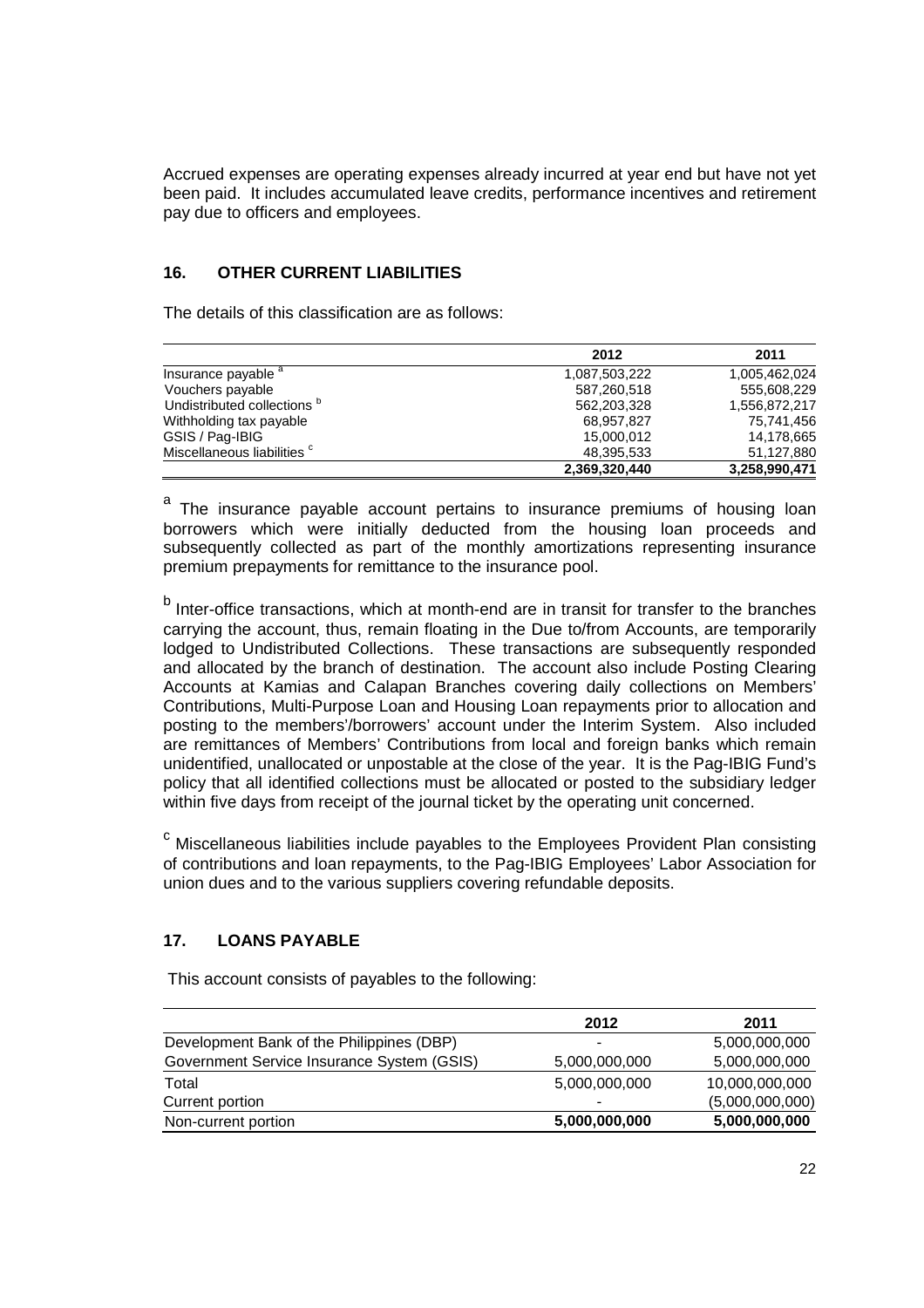The P5.000 billion GSIS loan, which bears a fixed interest rate of 4.75 per cent annually, will mature on December 15, 2031.

### **18. BONDS PAYABLE**

|                          | 2012                     | 2011            |
|--------------------------|--------------------------|-----------------|
| Bonds payable            | 12,000,000,000           | 14,000,000,000  |
| Bond issue cost          | (232, 695, 092)          | (330, 570, 553) |
| Premium on bonds payable |                          | 97,444          |
| Total                    | 11,767,304,908           | 13,669,526,891  |
| Current portion          | $\overline{\phantom{0}}$ | (2,000,000,000) |
| Non-current portion      | 11,767,304,908           | 11,669,526,891  |

The outstanding housing bonds with interest of five per cent per annum, payable semiannually, will mature on March 12, 2015.

#### **19. OTHER NON-CURRENT LIABILITIES**

|                               | 2012           | 2011           |
|-------------------------------|----------------|----------------|
| Deferred Credits <sup>a</sup> | 18,449,197,953 | 19,455,347,220 |
|                               | 18,449,197,953 | 19,455,347,220 |

a Deferred credits refer to capitalized interest income on Multi-Purpose Loans and restructured housing loans which are credited to interest income upon amortization every month end. It also includes capitalized origination fees on loans processed prior to May 30, 2001, being amortized and credited as income over the term of the loan; unearned income from Housing Loans; and rental payments on foreclosed properties under the redemption period and Rent-to-Own arrangement.

#### **20. INTEREST INCOME ON LOANS AND RECEIVABLES**

The account comprise of interest income from the following:

|                                                 | 2012           | 2011           |
|-------------------------------------------------|----------------|----------------|
| Loans and receivables                           |                |                |
| Mortgage contracts receivable                   | 8,557,585,055  | 7,627,168,331  |
| Sales contracts receivable- CTS 2               | 6,219,333,086  | 6,075,003,201  |
| Multi-purpose loans                             | 5,808,833,466  | 5,641,531,250  |
| Wholesale loans                                 | 220,917,665    | 322,785,285    |
| Unquoted debt security classified as loans, net | 136,903,893    | 3,862,418      |
| Installment receivable                          | 58,494         |                |
|                                                 | 20,943,631,659 | 19,670,350,485 |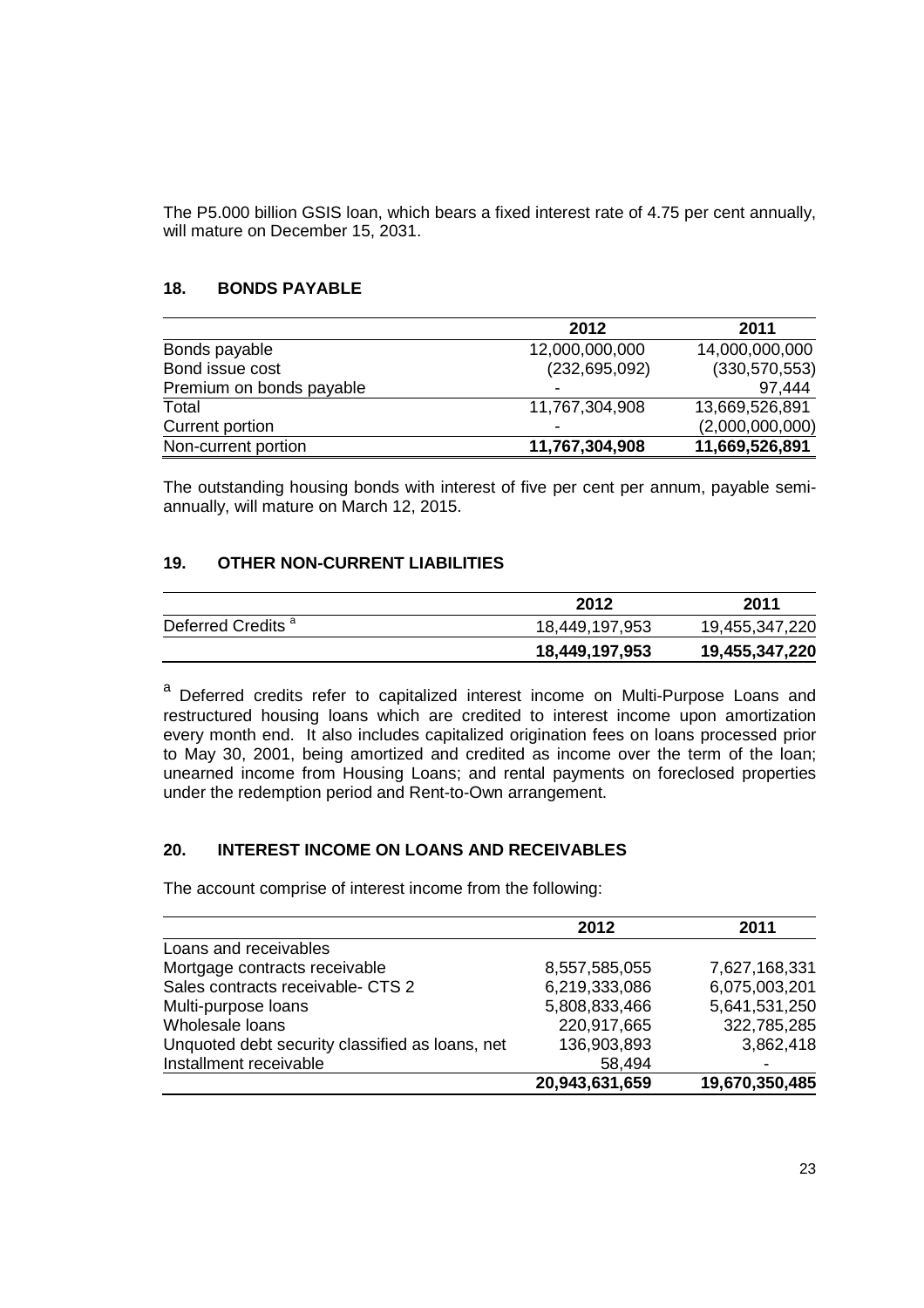# **21. INTEREST INCOME ON TRADING AND INVESTMENT SECURITIES**

|                    | 2012          | 2011          |
|--------------------|---------------|---------------|
| Available-for-sale | 1,685,807,412 | 1,437,324,148 |
| Held for trading   | 183.892.413   | 167,310,474   |
|                    | 1,869,699,825 | 1,604,634,622 |

These include interest income from the Funds' investments in bonds and government securities.

# **22. INTEREST INCOME ON DEPOSITS WITH BANKS AND OTHERS**

These represent interest earned from deposits of local and foreign currency denominated accounts in the various banks, either private or government.

#### **23. INTEREST EXPENSE ON BONDS AND LOANS PAYABLE**

This represents charges on the use of money by the Fund such as interest on bonds and borrowings.

#### **24. SERVICE FEES**

This account consists of:

|                                                | 2012          | 2011          |
|------------------------------------------------|---------------|---------------|
| Penalties and other charges                    | 912,999,038   | 685,166,383   |
| Insurance service fees                         | 634,544,467   | 616,012,510   |
| Processing fees                                | 155,717,619   | 149,987,742   |
| Sales administration/ Mortgage origination fee | 27,618,636    | 53,208,822    |
| Miscellaneous service income                   | 56,053,917    | 70,628,438    |
|                                                | 1,786,933,677 | 1,575,003,895 |

Insurance Service Fees are fees collected from the insurance pool/companies by way of withholding from the remittance of insurance premiums for housing loans. A fee equivalent to 30 per cent and 35 per cent of the premiums remitted is deducted for MRI and Fire Insurance, respectively.

Sales Administration/Mortgage Origination Fees are fees collected as part of the monthly amortization of housing loan borrowers who availed of loans under HDMF Circular Nos. 147 and 148, respectively.

Miscellaneous Service Income includes fees for appraisal services on properties offered as collateral for loan with the Fund and forfeited commitment fee.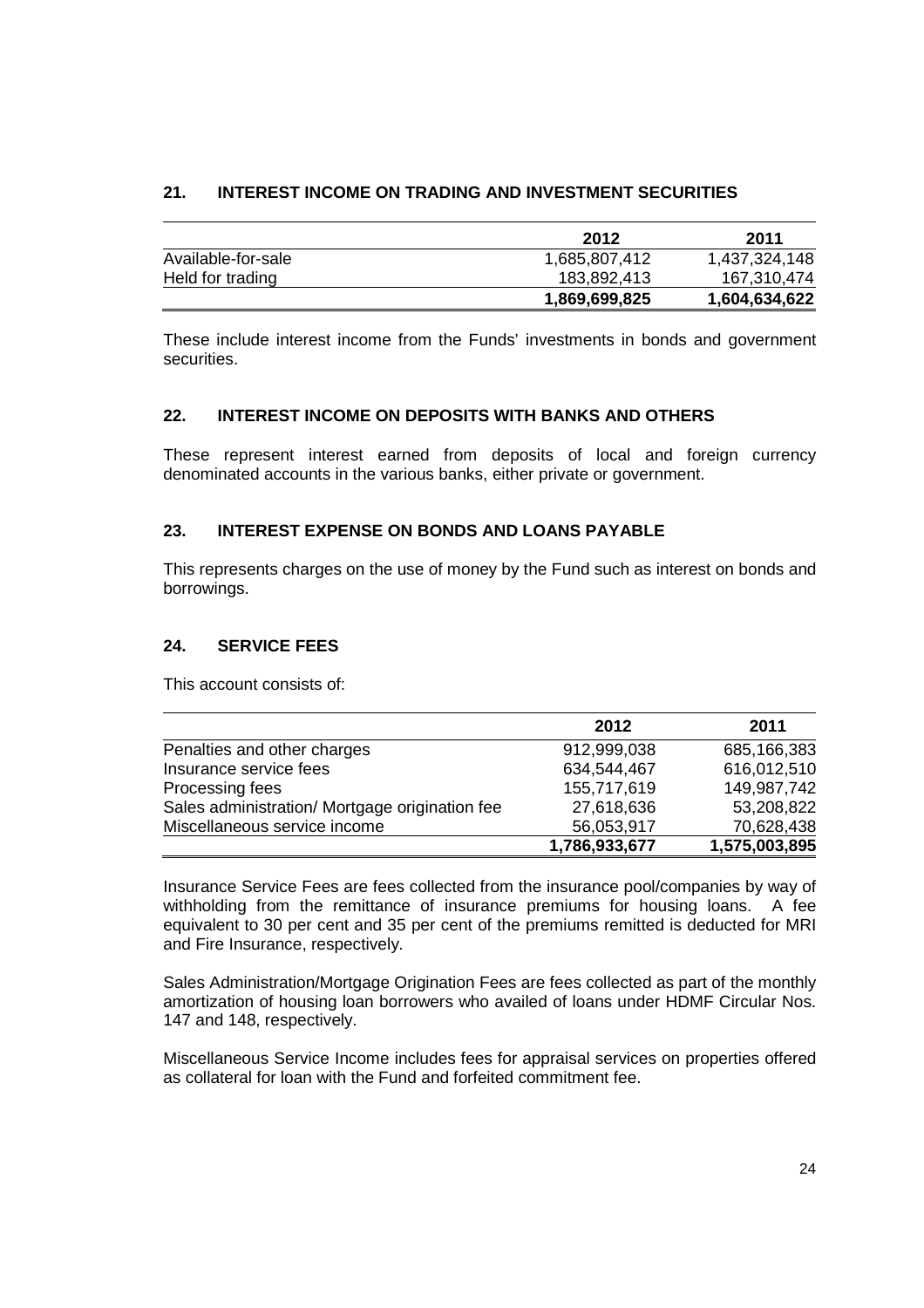# **25. TRADING AND INVESTMENT SECURITIES GAINS (LOSSES)** − **NET**

These represent realized gains on bond sale/exchange and sale of equities based on the difference between market value and book value of the said securities/equities.

For CY 2012, net realized trading gains on investments in Equities and Bonds and Other Debt Instruments amounted to P17.589 million and P141.391 million, respectively.

# **26. FOREIGN EXCHANGE GAINS (LOSSES)** − **NET**

These represent foreign exchange differences arising from restatements of foreign currency−denominated assets (which are either added to revenue if foreign exchange gains are higher than foreign exchange losses or charged to operations if otherwise).

|                        | 2012            | 2011            |
|------------------------|-----------------|-----------------|
| Foreign exchange gains | 185,913,310     | 312, 152, 404   |
| Foreign exchange loss  | (435,061,081)   | (301, 360, 813) |
|                        | (249, 147, 771) | 10,791,591      |

# **27. MISCELLANEOUS INCOME**

|                             | 2012        | 2011        |
|-----------------------------|-------------|-------------|
| Income from acquired assets | 7,835,995   | 12,526,773  |
| Housing contributory fund   | 3,662,514   | 1,986,155   |
| Other income                | 358,515,069 | 551,133,170 |
|                             | 370,013,578 | 565,646,098 |

Income from Acquired Assets represents earnings from rental or lease of acquired assets.

Housing Contributory Fund represents a portion of the loan amortization on housing loans extended by the National Home Mortgage Finance Corporation (NHMFC) to HDMF members, subsequently assigned to the Fund in 1992. This was founded on the premise that the few early borrowers favored by NHMFC's home lending policies should share such favor with future generations as well as future borrowers who are likely to borrow at a time when long term funds and present prevailing rates may no longer be available.

Other income includes gains arising from sale or disposal of acquired assets wherein the selling price is higher than the carrying value of the asset sold or disposed.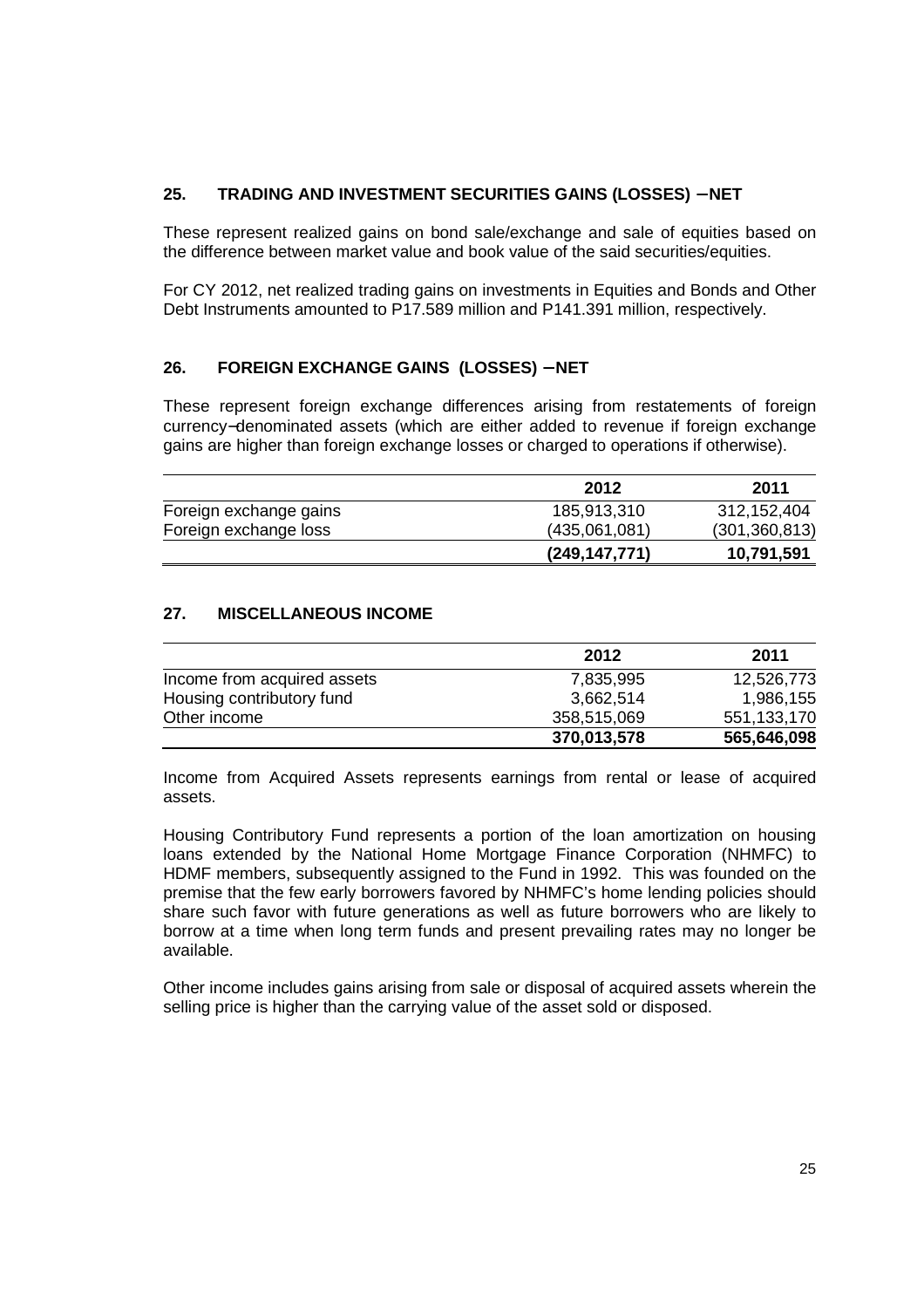### **28. COMPENSATION AND FRINGE BENEFITS**

|                                             | 2012          | 2011          |
|---------------------------------------------|---------------|---------------|
| Lending costs - personal services           | 1,766,066,396 | 1,418,531,699 |
| Fund administration costs-personal services | 1,605,268,702 | 1,308,449,750 |
|                                             | 3,371,335,098 | 2,726,981,449 |

#### **29. PROVISION FOR IMPAIRMENT AND OTHER LOSSES/ DEPRECIATION AND AMORTIZATION**

|                                         | 2012          | 2011          |
|-----------------------------------------|---------------|---------------|
| Provision for impairment & other losses |               |               |
| Lending costs                           | 4,277,692,701 | 5,912,301,727 |
| Fund administration costs               | 25,235,622    | 351,254       |
|                                         | 4,302,928,323 | 5,912,652,981 |
| Depreciation and amortization           |               |               |
| Fund administration costs               | 186,745,584   | 338,404,220   |
| Lending costs                           | 49,837,597    | 55,505,400    |
|                                         | 236,583,181   | 393,909,620   |
|                                         | 4,539,511,504 | 6,306,562,601 |

Impairment provision absorbs the potential future losses on the Funds' receivables and investment properties.

Depreciation and amortization represents periodic allocation of the cost, net of residual value, over the estimated useful life of the Funds' depreciable assets. Likewise, these also represent periodic recognition of the decline in the value of the Funds' investment properties.

Other losses include those that arise from sale or derecognition of the Funds' assets and discounts or reduction in interest on the account of eligible member-borrower under prompt payment discounts scheme.

#### **30. FORECLOSURE AND ACQUIRED ASSET MANAGEMENT COSTS**

|                           | 2012        | 2011        |
|---------------------------|-------------|-------------|
| <b>Lending Costs</b>      |             |             |
| Foreclosure expenses      | 190,825,522 | 112,578,235 |
| <b>Acquired Assets:</b>   |             |             |
| <b>Taxes and licenses</b> | 19,995,198  | 5,983,336   |
| Real estate taxes         | 9,113,687   | 11,354,749  |
| Insurance premiums        | 3,665,208   | 3,581,280   |
| Services miscellaneous    | 3,343,417   | 2,750,172   |
| Securities services       | 2,632,161   | 5,650,602   |
| <b>Brokers</b> fee        | 2,491,670   | 1,038,993   |
|                           |             |             |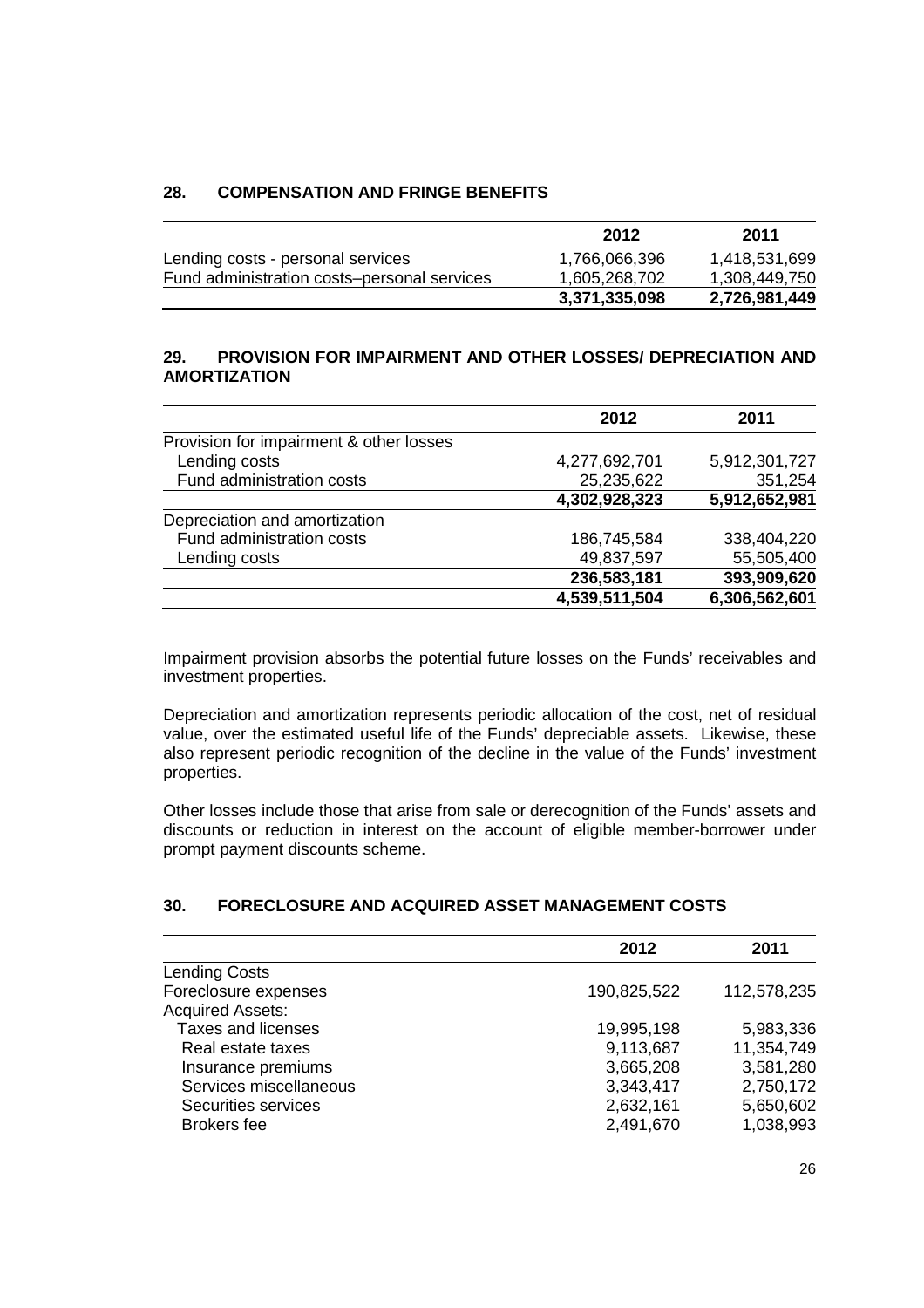|                                   | 2012        | 2011                     |
|-----------------------------------|-------------|--------------------------|
| Janitorial services               | 703,196     | 733,757                  |
| Repairs and maintenance           | 554,885     | 735,742                  |
| <b>Publications</b>               | 140,850     | 34,224                   |
| Fund administration costs         |             |                          |
| Real estate taxes-acquired assets | 344,285     | $\overline{\phantom{0}}$ |
|                                   | 233,810,079 | 144,441,090              |

# **31. OCCUPANCY AND EQUIPMENT- RELATED COSTS**

|                                  | 2012          | 2011        |
|----------------------------------|---------------|-------------|
| <b>Lending Costs</b>             |               |             |
| Rent and association dues        | 146,429,856   | 124,451,927 |
| Water, illumination and power    | 68,312,732    | 63,760,310  |
| <b>Fund Administration Costs</b> |               |             |
| Rent and association dues        | 221, 143, 358 | 175,597,673 |
| Water, illumination and power    | 94,475,169    | 76,300,274  |
|                                  | 530,361,115   | 440,110,184 |

# **32. MISCELLANEOUS EXPENSES**

The breakdown of miscellaneous expenses is as follows:

|                                               | 2012        | 2011        |
|-----------------------------------------------|-------------|-------------|
| <b>Lending Costs</b>                          |             |             |
| Other services                                | 305,705,889 | 300,773,369 |
| Fidelity and insurance premiums               | 127,662,009 | 72,057,707  |
| <b>Extraordinary and miscellaneous</b>        | 98,719,963  | 86,952,273  |
| Supplies and materials                        | 85,585,245  | 83,337,933  |
| Loan collection charges                       | 57,088,766  | 78,411,316  |
| <b>Communication services</b>                 | 54,483,779  | 55,504,412  |
| Traveling expenses                            | 18,610,525  | 13,132,287  |
| <b>Transportation services</b>                | 16,291,563  | 8,663,664   |
| Taxes, duties and fees                        | 8,403,591   | 6,448,366   |
| Training and seminar expense                  | 5,849,404   | 4,155,917   |
| Repair and maintenance of government vehicles | 3,729,718   | 3,347,379   |
| Computer data processing costs                | 1,754,884   | 2,114,232   |
| Interest subsidy                              | 722,005     | 735,175     |
| Bank charges and custodianship fees           | 651,261     | 232,946     |
| Repair and maintenance of office              |             |             |
| premises and facilities                       | 134,819     | 609,048     |
| Consultants and specialists fees              | 31,750      | 46,929      |
| Advertising and publication expense           | 25,536      | 227,732     |
|                                               | 785,450,707 | 716,750,685 |
| <b>Fund Administration Cost</b>               |             |             |
| Other services                                | 417,712,779 | 401,250,496 |
| Extraordinary and miscellaneous               | 143,626,504 | 119,787,944 |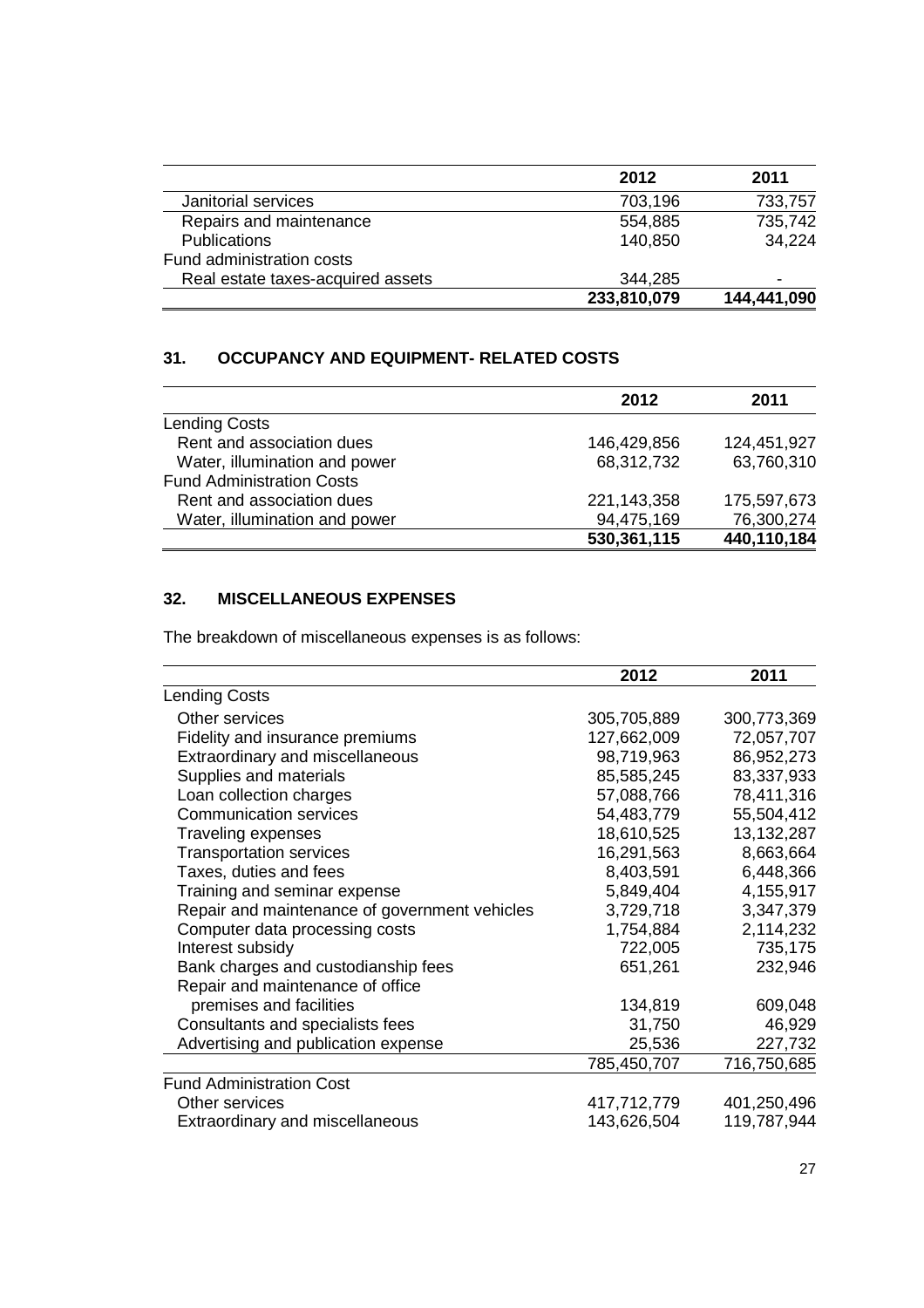|                                      | 2012          | 2011          |
|--------------------------------------|---------------|---------------|
| Advertising and publication          | 134,966,652   | 91,780,003    |
| Auditing services                    | 83,553,064    | 127,611,481   |
| Supplies and materials               | 82,756,919    | 68,083,688    |
| Communication expense                | 66,037,250    | 38,298,705    |
| Computer data processing costs       | 63,075,247    | 55,847,847    |
| <b>Traveling expenses</b>            | 36,950,486    | 33,694,781    |
| <b>Transportation services</b>       | 19,250,304    | 19,641,982    |
| Repair and maintenance of government |               |               |
| vehicles                             | 15,160,309    | 11,782,904    |
| Consultants and specialists fees     | 13,853,867    | 26,434,401    |
| Fidelity bond and insurance premiums | 11,214,038    | 12,231,059    |
| Training and seminar expense         | 10,236,075    | 4,751,851     |
| Incentive fees                       | 8,923,971     | 5,850,243     |
| Bank charges and custodianship fees  | 4,130,257     | 15,290,994    |
| Taxes, duties and fees               | 3,314,732     | 3,945,134     |
| Grants, aids and contributions       | 2,544,165     | 1,453,539     |
| Repair and maintenance of office     |               |               |
| premises and facilities              | 1,066,693     | 5,332,091     |
| Other expenses                       | 163,640,405   | 116,687,446   |
|                                      | 1,282,013,717 | 1,159,756,589 |
|                                      | 2,067,464,424 | 1,876,507,274 |

### **33. MEMBERS' EQUITY**

This account reflects the equity of the members as owners of Pag-IBIG Fund, corresponding to members' contributions, employers' counterpart for employed members and the accumulated dividends. The account is reduced by the provident claims of members and offsetting of loans against the Total Accumulated Values (TAVs) with the aggregate amount of P10,702,766,849 and P9,315,707,866, for the CY2012 and CY2011, respectively.

# **34. RESERVE FOR LOSSES**

The guarantee insurance premium of NHMFC originated accounts such as Folio I, P50 million, Overhang and Bagong Lipunan Sites Services (BLISS) are treated as reserve for credit losses and presented as part of the Fund's Net Worth. This is intended to absorb losses arising from the difference between the book value and appraised value of foreclosed properties determined at the point of consolidation of title, but only up to the extent of the balance of the said account. Any excess shall be charged to the usual Loss on Foreclosure account.

#### **35. DONATED SURPLUS**

This account refers to the lot, where La Union Branch's office building is located, was acquired by the Fund through donation from the provincial government of La Union on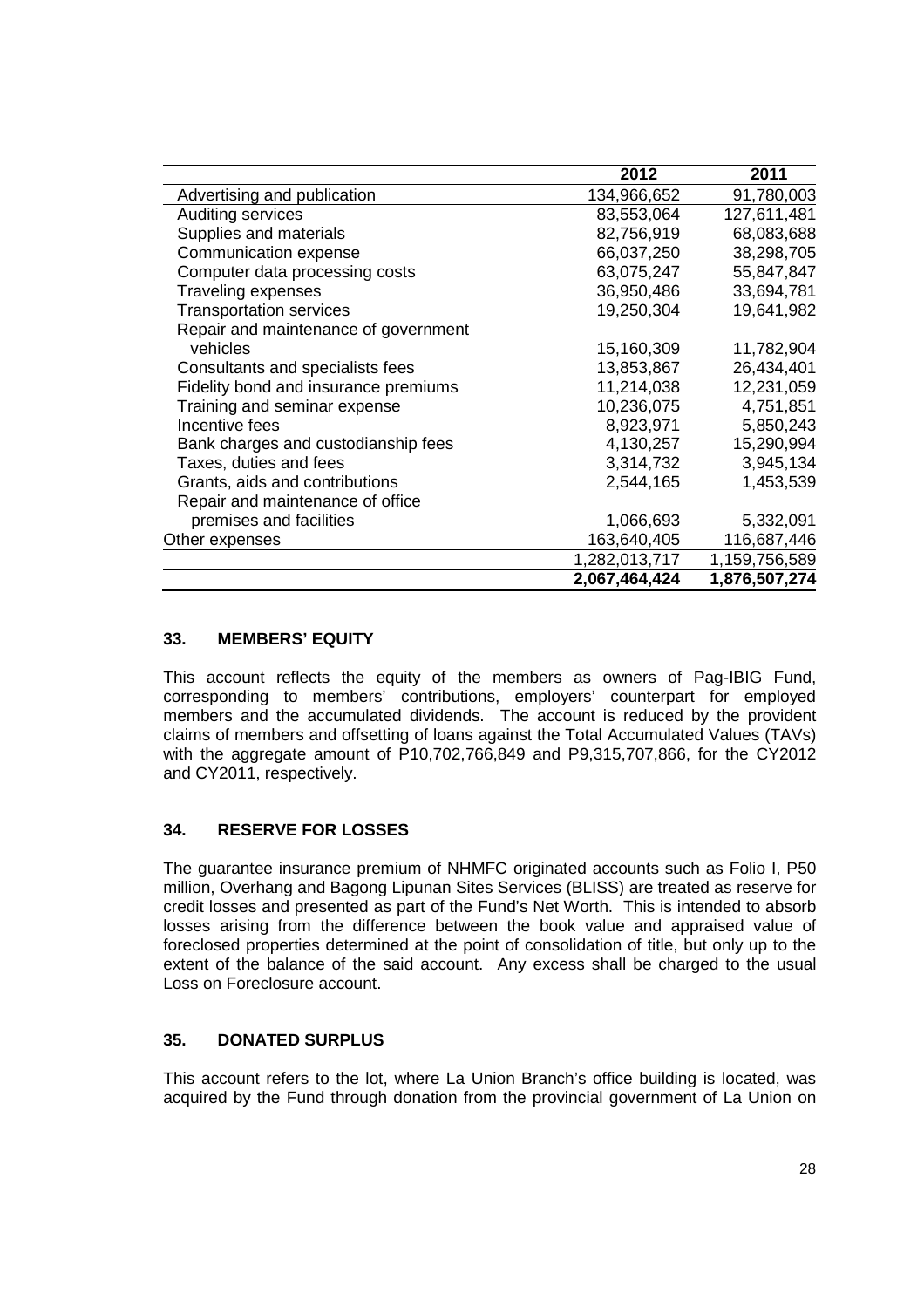October 27, 1997 and was recorded in the books at market value at the time of acquisition.

# **36. DIVIDENDS**

The dividends in the amount of P8,491,052,930 and P7,882,129,926 were appropriated from its Retained Earnings representing 71 per cent of its Net Income of P11,959,229,479 and P11,101,591,446 for the year CYs 2011 and 2010, respectively.

# **37. RESERVE FOR FUTURE CLAIMS**

Long outstanding unreconcilable items of P604,054,538 are lodged in this account for the settlement of valid future claims, subject to pertinent provisions of the Implementing Rules and Regulations of RA 9679, such as Rule XI, Section 1 "Unclaimed Savings/Dividends is defined as any amount standing to the credit of any member for a period of one year after termination of membership shall be regarded as unclaimed savings and shall be reclassified as an account payable to the former member by the Fund. If any, such amount standing to the credit remains unclaimed for a period of more than ten (10) years, the same shall be reverted to the Fund's retained earnings".

# **38. MC-UNALLOCATED DIVIDENDS RECLASSIFIED TO RETAINED EARNINGS**

The Board approved to revert back the unallocated dividends in the amount of P7,223,295,629 to the Fund's Retained Earnings per Board Resolution No. 2986.

# **39. PRIOR YEARS' ADJUSTMENTS**

On November 22, 2012, the Board of Trustees approved the incremental provision for impairment loss at the amount of P10.00 billion which reduced the Total Assets and Retained Earnings of the Fund by the same amount. This brought the coverage of the allowance to 40 per cent for housing loans over one year past due and for Real and Other Properties Acquired (ROPA).

# **40. FINANCIAL REPORTS**

The combined financial statements were presented and noted by the HDMF Board of Trustees in its Board Meeting held last February 28, 2013. The Board of Trustees authorized the issuance of the Fund's financial statements in the Board Meeting held on February 28, 2013.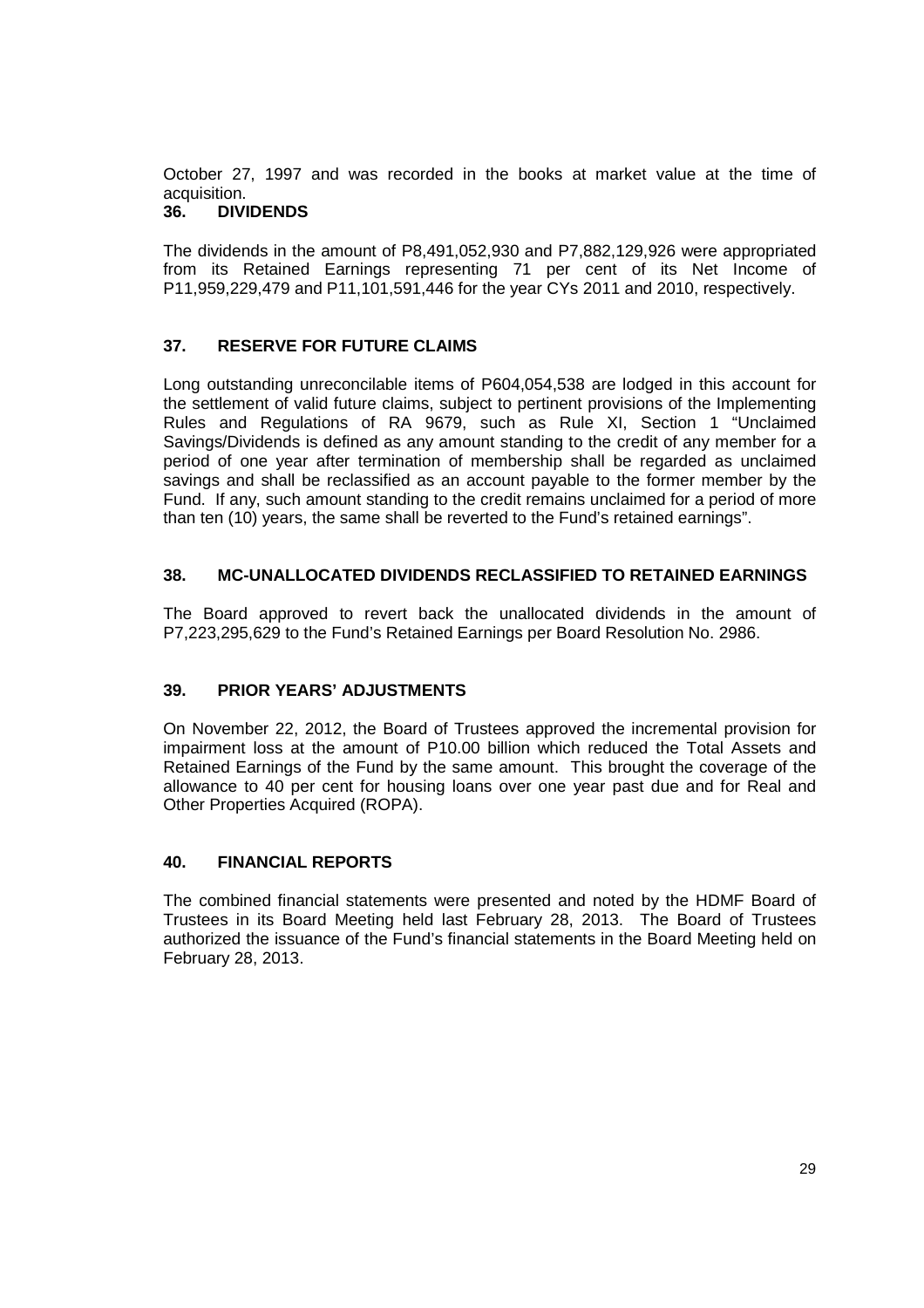# **41. SUPPLEMENTARY INFORMATION**

Pag-IBIG Fund paid and accrued taxes, duties and license fees, to wit:

|                                  | 2012        | 2011        |
|----------------------------------|-------------|-------------|
| Taxes, Duties and Fees           |             |             |
| Taxes and licenses - ROPA        | 19,995,198  | 5,983,337   |
| Real estate taxes-ROPA           | 9,457,972   | 11,354,749  |
| Real estate taxes-Properties     | 1,552,344   | 2,377,102   |
| <b>Withholding Taxes</b>         |             |             |
| Tax on compensation and benefits | 384,405,202 | 356,272,738 |
| Creditable withholding taxes     | 115,031,002 | 105,948,043 |
| Final withholding taxes          | 1,439,690   | 1,805,829   |
| <b>Final taxes</b>               | 12,869,192  |             |
| Miscellaneous taxes              | 4,092,904   | 831,509     |
|                                  | 548,843,504 | 484,573,307 |

On September 28, 2011, BIR Revenue Memorandum Circular No. 43-2011 Circularizing Section 19 of Republic Act No. 9679, the "Home Development Mutual Fund Law of 2009" was issued highlighting the Funds' exemption from tax payments relative to the said law. Likewise, it also stated the Funds' exemption from the documentary stamp tax imposed under Title VII of the National Internal Revenue Code of 1997.

The taxes paid for ROPA covers tax assessment not paid by the borrowers prior to foreclosure of their properties assumed by the Fund to facilitate consolidation of title.

The Fund has no deficiency assessments and tax cases under preliminary investigation, litigation and/or prosecution in courts or bodies outside the Bureau of Internal Revenue.

# **42. RELATED PARTY DISCLOSURES**

In the ordinary course of business, the Fund has loans and other transactions with certain related parties. Under the Fund's policy, these loans and other transactions are made substantially on the same terms as with other individuals and businesses of comparable risks.

Outstanding balances at year-end are unsecured and the settlement occurs in cash. There are no provisions for impairment for related party balances as at December 31, 2012 and no related party transactions have been written off during the year.

# **43. RISK MANAGEMENT**

#### 43.1 Credit risk

Credit risk is the risk of loss arising from the borrowers' failure to discharge their contractual obligations.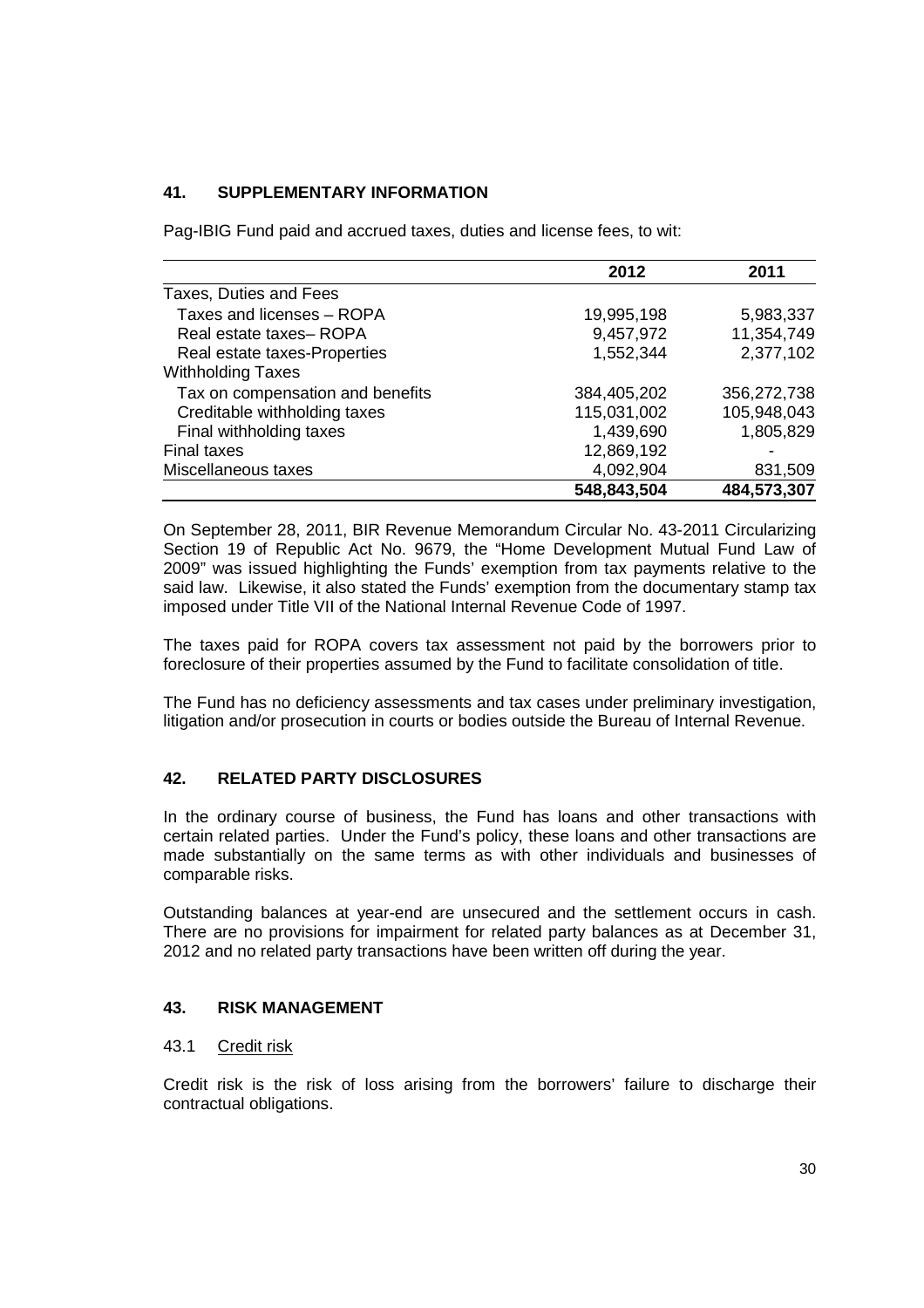To mitigate credit risk, the Fund has adopted the following initiatives:

a. Implementation of Borrowers Evaluation System (BES)

The key indicators for BES, which are based on Statistical Approach and Expert's opinion are: Occupation, Years of Employment, Gross Monthly Income, Type of Homeownership, Years of Stay in the Present Address and Loan Amount.

The assessment of the credit quality of housing portfolio taken out prior to July 2012 is based on the flow rate or payment behavior of the borrowers.

b. Adoption of the Single Borrower's Limit (SBL) for Wholesale Loans (WL) (Circular No. 306 dated April 10, 2012) – aims to mitigate risks and limit the losses in the event of a default by the Borrower/s and avoid a situation where a single loss will adversely affect the profitability/financial condition of the Fund.

The total amount of loans, credit accommodations and guarantees that may be extended to any person, partnership, association, corporation or other entity shall be at any point in time not to exceed 25 per cent of the Free Retained Earnings of the Fund.

Free Retained Earnings shall refer to the Retained Earnings after declaration of Dividends for the preceding year and net of the total capital valuation accounts.

Conversion to Full Risk Based Pricing Model ( Circular 317 dated August 8, 2012) – a pricing framework wherein a market based and full risk-based pricing of housing loans shall cover the Fund's costs, its risks in terms of expected loss on default and reasonable spread.

#### 43.2 Liquidity Risk

Liquidity risk is defined as the risk that the Fund will encounter difficulty in meeting obligations associated with financial liabilities. Liquidity risk arises because of the possibility that the Fund may be unable to meet its payment obligations when they fall due under both normal and stress circumstances.

Liquidity management involves maintaining funding capacity to accommodate fluctuations in asset and liability levels due to changes in the Fund's business operations or unanticipated events created by customer behavior or capital market conditions. The Fund seeks to ensure liquidity through a combination of active management of liabilities, a liquid asset portfolio composed substantially of deposits in primary and secondary reserves, and the securing of money market lines and the maintenance of repurchase facilities to address any unexpected liquidity situations.

The adoption of the Capital Adequacy Framework establishes the minimum capital requirement considered in determining the amount of dividends to be declared. The Fund manages its liquidity by maintaining capital adequacy ratio of not less than 16 per cent as directed by the Board of Trustees during its 280th Board Meeting on December 21, 2011.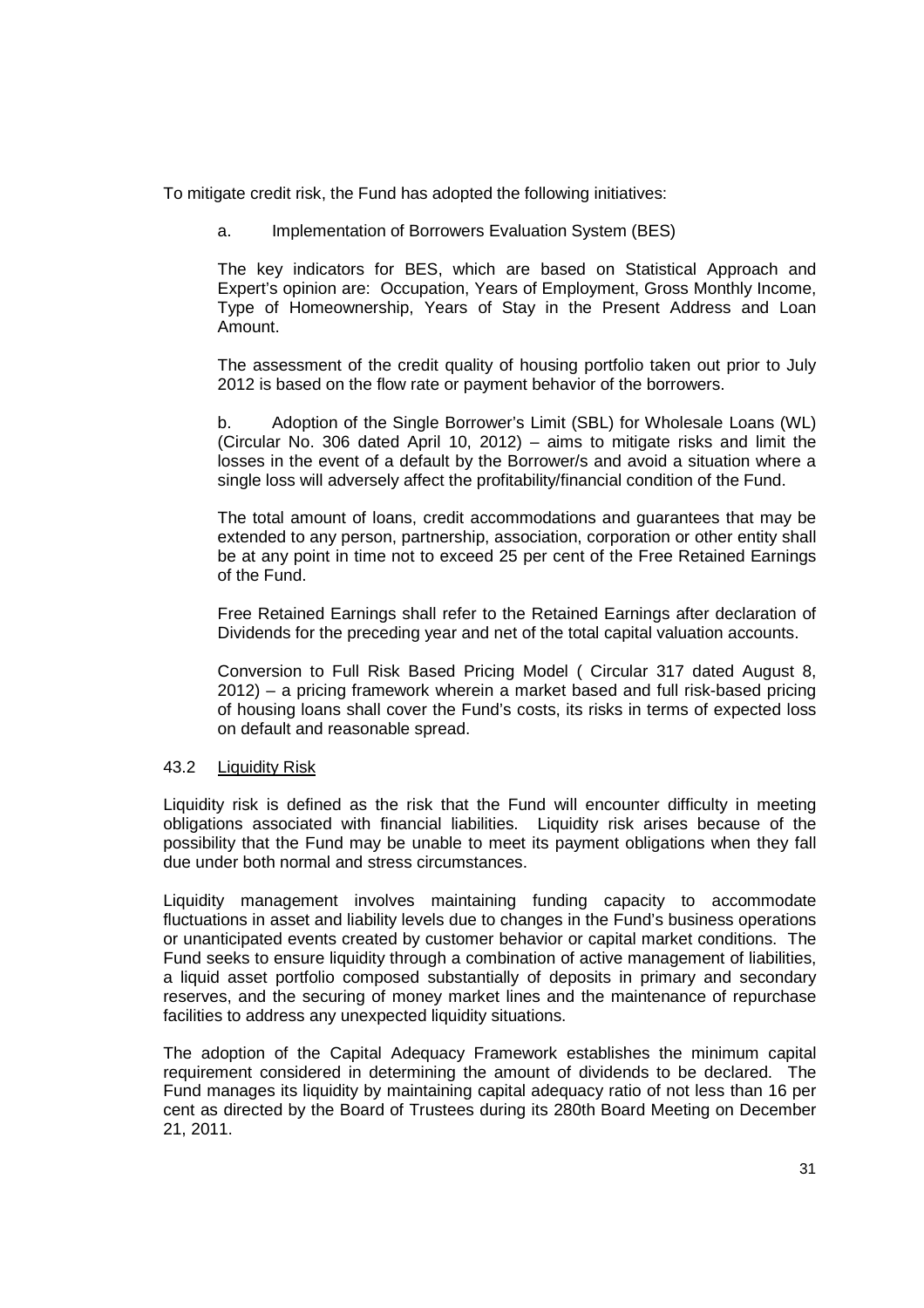To supplement the Capital Adequacy Ratio (CAR), the Fund is currently developing policies to improve the Fund's risk management, governance and ability to absorb shocks arising from financial and economic stress via adoption of Liquidity Coverage Ratio (LCR) and Net Stable Funding Ratio (NSFR).

### 43.3 Operational Risk

Operational risk is the risk of loss arising from systems failure, human error, fraud or external events. When controls fail to perform, operational risk can cause damage to reputation, have legal or regulatory implications, or lead to financial loss.

The Fund cannot be expected to eliminate all operational risks, but it endeavors to manage these risks through a control framework and by monitoring and responding to potential risks.

Controls include effective segregation of duties, access-authorization and reconciliation procedure, staff training and assessment process, including the activities of internal audit and eventual implementation of the IISP.

#### 43.4 Market Risk

Market risk is brought about by adverse movements in factors that affect the market value of instruments, products, and transactions in an institutions' overall portfolio. It arises from market making, dealing, and position taking in interest rate, foreign exchange and equity markets.

The Fund's adoption of the Full Risk Based Pricing Model (Circular 317 dated August 8, 2012) is also intended to provide an objective pricing model, reflective of the market.

# **44. EVENTS AFTER BALANCE SHEET DATE**

#### 44.1 Dividends

On February 28, 2013, the Board of Trustees approved the declaration of dividends for the year 2012 in the amount of P9,276,956,830 or 70 per cent of the Fund's Net Income which shall be credited proportionately to the Members' TAV. The dividend rate is equivalent to 4.17 per cent of the Fund's average members' equity.

#### 44.2 Globe Asiatique Realty Holdings Corp. Cases

Status of cases filed against Globe Asiatique Realty Holdings Corp. (GARHC) and/or its President, Delfin Lee and its officers, employees and agents and the status of cases filed by GARHC against the Home Development Mutual Fund (HDMF) as of December 31, 2012 are as follows:

#### 44.2.a. Criminal Cases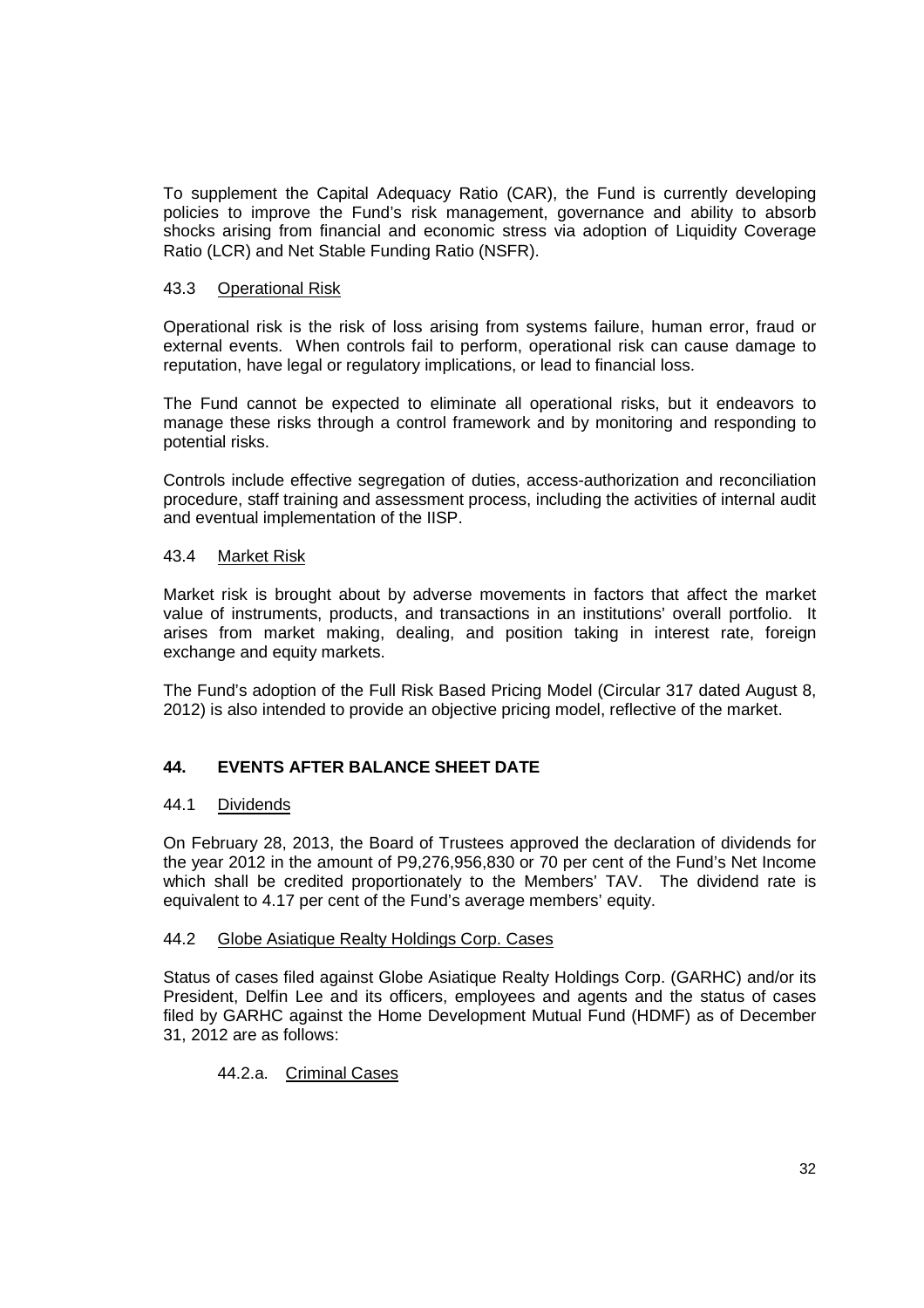44.2.a.1 NBI/HDMF vs. Globe Asiatique Realty Holdings Corp./Delfin Lee, et al. (NPS No. XVI-INV-10J-00319)/People vs. Delfin Lee, et. al., (Crim. Case No. 18480, RTC Br. 142, San Fernando Pampanga) The syndicated estafa case is pending before the Regional Trial Court, Branch 142, City of San Fernando, Pampanga. The President of the Republic of the Philippines approved the grant of reward money of Two Million Pesos for the arrest of accused Delfin S. Lee.

In a Resolution promulgated last 25 March 2013, Regional Trial Court (RTC), Branch 42 of San Fernando, Pampanga, Presiding Judge Maria Amifaith S. Fider-Reyes issued a Hold Departure Order (HDO) against Globe Asiatique officials and agents Delfin Sy Lee, Dexter Lim Lee, Christina Iliarte Sagun, Cristina Dela Cruz Salagan and Atty. Alex Madrino Alvarez.

44.2.a.2 NBI/Evelyn B. Niebres, et al. vs. Globe Asiatique Realty Holdings Corp./Delfin Lee, et al. (NPS No. XVI-INV-10L-00363) (Niebres case)

44.2.a.3 NBI/Jennifer Gloria, et al. vs. Globe Asiatique Realty Holdings Corp./Delfin Lee, et al. (NPS No. XVI-INV-11B-00063) (Gloria case)

44.2.a.4 NBI/Maria Fatima B. Kanoya, et al. vs. Globe Asiatique Realty Holdings Corp./Delfin Lee, et al. (NPS No. XVI-INV-IIC-00138) (Kanoya case)

The cases are pending before the Department of Justice. The DOJ issued an Omnibus Order directing the respondents to file their Counter-Affidavits on 22 March 2013 but Judge Rolando Mislang issued another TRO on the said criminal complaints.

### 44.2.b. Civil Case

44.2.b.1. Globe Asiatique Realty Holdings Corp., et al. vs. Home Development Mutual Fund, et al. (Civil Case No. 10-1120, RTC Br. 58, Makati City)

In the Resolution dated 30 January 2012, Judge Eugene C. Paras, Presiding Judge, Regional Trial Court, Branch 58, Makati City granted the Motion for Summary Judgment filed by GARHC.

In the Resolution dated 11 December 2012, Judge Paras denied the motions for reconsideration of the subject Summary Judgment filed by Ms. Faria, Atty. Berberabe and the HDMF.

On 18 January 2013, HDMF filed a Petition for Certiorari under Rule 65 of the 1997 Rules of Civil Procedure to the Court of Appeals to nullify the Resolutions of Judge Paras granting GARHC's Motion for Summary Judgment and denying the corresponding motions for reconsideration HDMF's for having been issued with grave abuse of discretion.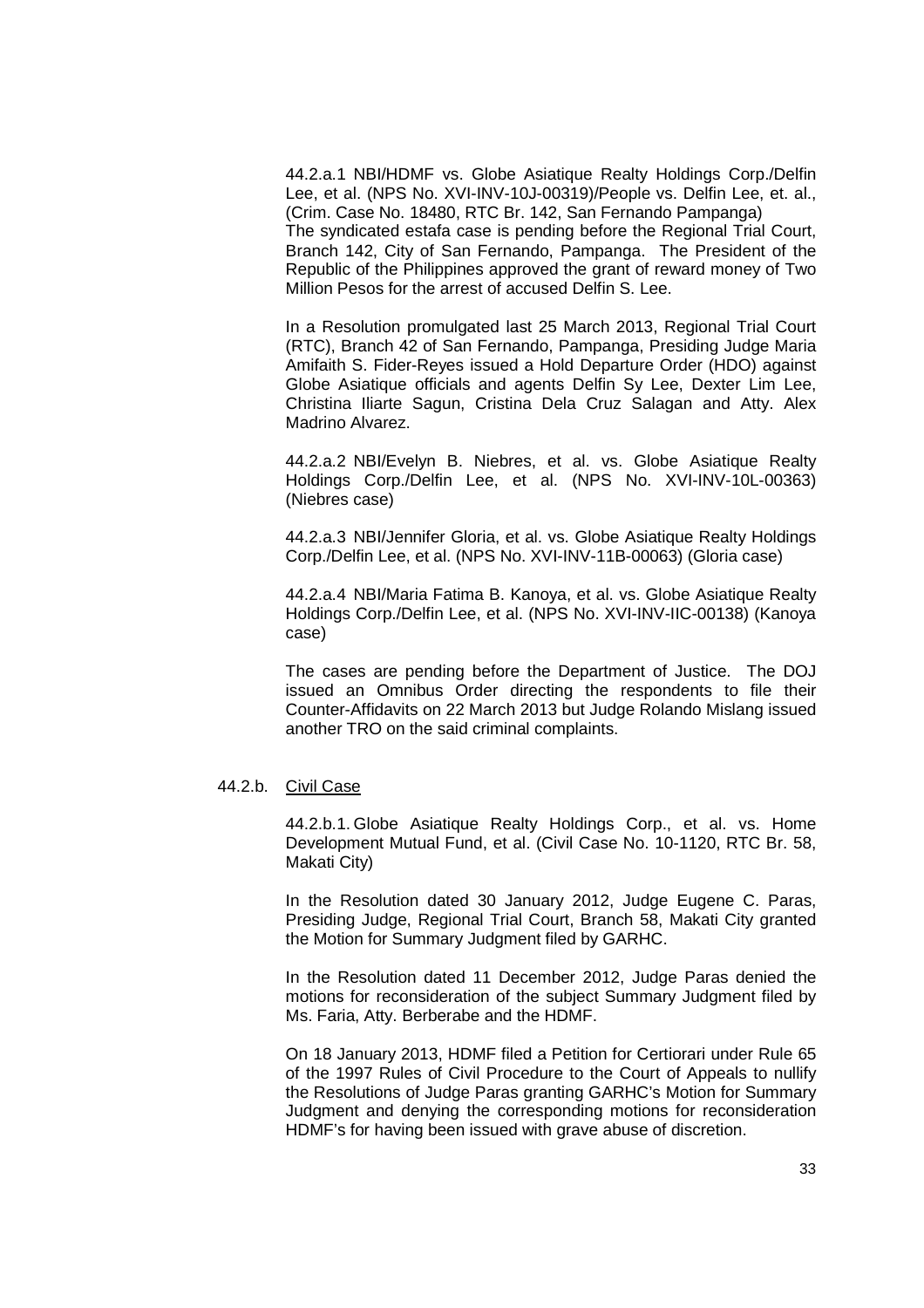In a Resolution promulgated last 27 March 2013, the Court of Appeals issued a temporary restraining order against Judge Eugene S. Paras of Makati RTC preventing him from implementing his earlier decisions favoring Globe Asiatique (GA) and Delfin Lee.

#### 44.2.c. Court of Appeals/Supreme Court Cases

44.2.c.1. Christina Sagun vs. Department of Justice, et al. (CA-G.R. SP No. 121346, Special Tenth Division, Court of Appeals)/Department of Justice, et al. vs. Christina Sagun (G.R. No. 205780, First Division, Supreme Court)

The CA denied HDMF's Motion for Reconsideration in the Resolution dated February 11, 2013 but the DOJ and HDMF filed a Petition for Review on Certiorari to the Supreme Court on 08 April 2013. In an Order dated 17 April 2013, issued by the First Division of the Supreme Court, through Chief Justice Maria Lourdes P.A. Sereno, the High Tribunal issued a Temporary Restraining Order (TRO) and stopped the Court of Appeals from implementing its Decision dated October 05, 2012 finding no probable cause against Cristina Sagun. The Supreme Court also enjoined the CA Resolution dated February 11, 2013 which quashed the Information in the syndicated estafa case pending before the RTC Branch 42 of San Fernando, Pampanga and ordered the lifting of the warrants of arrest against Cristina Sagun.

44.2.c.2. Atty. Darlene Marie B. Berberabe vs. Hon. Eugene C. Paras, et al. (CA-G.R. SP No. 123387, First Division, Court of Appeals)

On 12 October 2012, the CA promulgated the Decision penned by Justice Rodil V. Zalameda which dismissed the petition.

On 05 November 2012, the HDMF filed a Motion for Reconsideration of the Decision of the CA.

44.2.c.3. Delfin S. Lee and Dexter Lee vs. Hon. Leila M. De Lima, as Secretary of the Department of Justice, et al. (CA-G.R. SP No. 127932, Court of Appeals)

On 24 January 2013, the CA promulgated the Resolution penned by Justice Jane Aurora C. Lantion which dismissed the petition.

44.2.c.4. Delfin S. Lee vs. Ma. Amifaith S. Fider-Reyes, etc. (CA-G.R. SP No. 127553, Fifteenth (15<sup>th</sup>) Division, Court of Appeals)

44.2.c.5. Dexter Lee vs. Ma. Amifaith S. Fider-Reyes, etc. (CA-G.R. SP No. 127554, Fifth (5<sup>th</sup>) Division, Court of Appeals)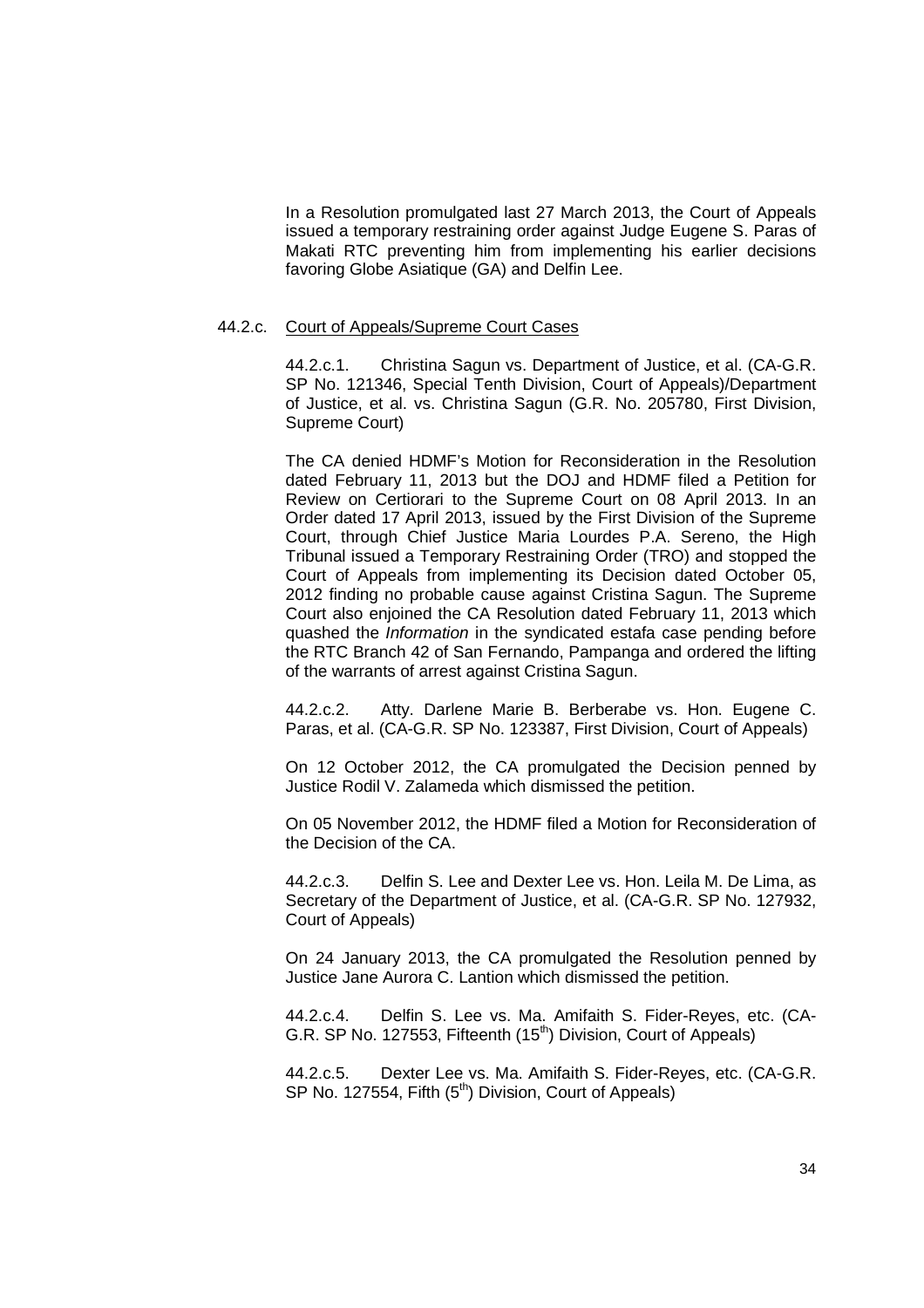The HDMF filed Comment with Opposition in the said petitions.

44.2.c.6. Atty. Alex M. Alvarez vs. Secretary Leila De Lima, et al. (CA. GR. SP No. 122076, Ninth Division, Court of Appeals)

On April 30, 2012, the HDMF received a copy of the Withdrawal of Petition filed by Atty. Alex M. Alvarez, before the Court of Appeals.

44.2.c.7. Alex M. Alvarez vs. Hon. Maria Amifaith S. Fider-Reyes, et al. (CA-G.R. 127690, Sixth  $(6<sup>th</sup>)$  Division, Court of Appeals)

The HDMF opposed the said petition before the CA.

44.2.c.8. Nica L. Rosco vs. Home Development Mutual Fund (HDMF) or Pag-IBIG Fund and Globe Asiatique Realty Holdings Corporation (CA G.R. CV No. 99123, Court of Appeals)

44.2.c.9. Corazon P. Yutuc vs. Home Development Mutual Fund (HDMF) or Pag-IBIG Fund and Globe Asiatique Realty Holdings Corporation (CA G.R. CV No. 99122, Court of Appeals)

In the Resolution dated 28 February 2013, the Court of Appeals dismissed the appeal filed by Appellant Nica L. Rosco. Appellant Nica Rosco filed a Motion for Reconsideration. In the Yutuc case, our Motion to Dismiss is still pending.

44.2.c.10. Home Development Mutual Fund vs. Hon. Eugene C. Paras, et al. (CA-G.R. SP No. 128262, Eleventh Division, Court of Appeals)

In a Resolution promulgated last 27 March 2013, the Court of Appeals issued a temporary restraining order against Judge Eugene S. Paras of Makati RTC preventing him from implementing his earlier decisions favoring Globe Asiatique (GA) and Delfin Lee.

#### 44.2.d. TRO and Preliminary Injunction Cases

44.2.d.1. Delfin S. Lee vs. Department of Justice (Civil Case No. 73115, RTC Br. 167, Pasig City)

On 05 September 2011, the Court issued an Order granting the Writ of Preliminary Injunction affecting the first syndicated estafa case and the Niebres case.

The Fund immediately filed an administrative complaint before the Office of the Court Administrator of the Supreme Court against Judge Mislang for issuance of the said TRO and Writ of Preliminary Injunction.